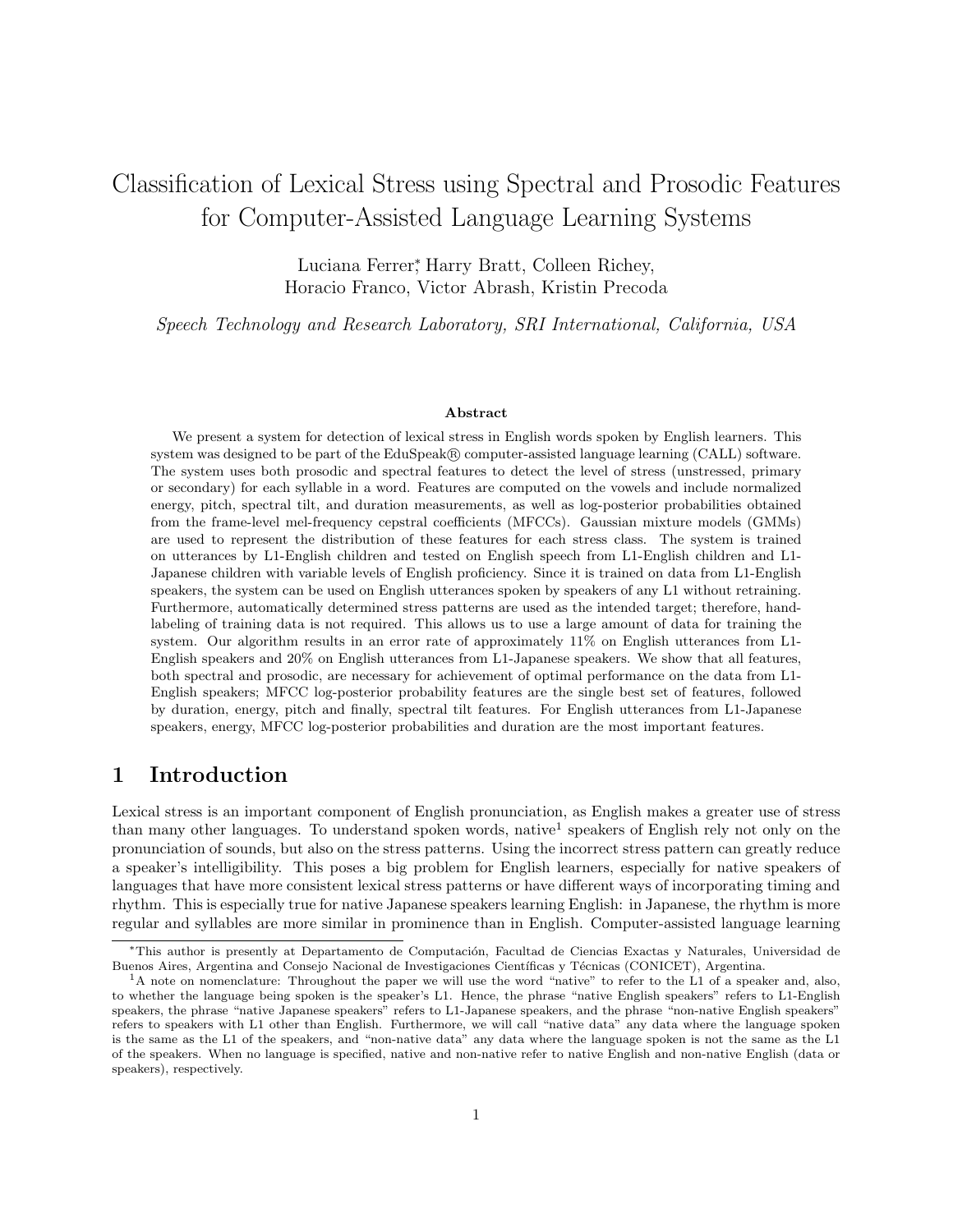(CALL) software can then greatly benefit from the ability to provide feedback about stress pronunciation to the user.

A large variety of automatic systems that use different features and modeling techniques to classify stress have been proposed in the literature. Unfortunately, as we explain below, many of them are unsuitable for use in CALL systems because the assumptions they make do not apply to language learners. Many others were not tested on non-native speakers of the language for which the system was trained and, hence, their suitability for CALL systems is unknown.

Most proposed stress classification systems are based on prosodic features like pitch, energy and duration, which are normalized in different ways to make them independent of the speaker's baseline pitch, the channel volume, the speech rate and so on. Measurements are generally obtained only over the nucleus for each syllable. Examples of this kind of segmental features can be found in several papers [Tepperman and Narayanan, 2005, Chen and Wang, 2010, Deshmukh and Verma, 2009, Chen and Jang, 2012, Verma et al., 2006, Zhu et al., 2003]. Spectral features, on the other hand, have been rarely used for stress detection. Li et al. [2007] and Lai et al. [2006] propose similar systems using mel-frequency cepstral coefficients (MFCCs) modeled by hidden Markov models (HMMs). Both papers address the problem of detecting English sentencelevel stress rather than word-level stress and test only on data from native English speakers.

Modeling techniques for stress detection vary widely and include decision trees [Deshmukh and Verma, 2009], Gaussian mixture models (GMMs) [Tepperman and Narayanan, 2005, Chen and Jang, 2012], support vector machines [Deshmukh and Verma, 2009, Chen and Wang, 2010, Zhao et al., 2011], deep belief networks [Li et al., 2013], and HMMs [Lai et al., 2006, Li et al., 2007, Ananthakrishnan and Narayanan, 2005]. In many cases, the task of stress detection is defined as the problem of locating the single primary stressed syllable in a word. Under this assumption, modeling techniques can make a single decision per word – rather than one decision per syllable – using features extracted from all syllables in the word [Chen and Wang, 2010, Chen and Jang, 2012] or obtain syllable-level scores and then choose the syllable with the largest score as the primary stress location [Tepperman and Narayanan, 2005, Zhao et al., 2011]. Furthermore, some techniques require that words have correct phonetic pronunciation in order to make a stress level decision [Chen and Jang, 2012]. Finally, the task of labeling each syllable in an utterance from a non-native English speaker as unstressed, primary stressed or secondary stressed is an extremely complex one. In our database, the observed disagreement for native Japanese children speaking English across three annotators is, on average, 21% (corresponding to an agreement of 79%). Given this difficulty, some researchers simplify the labeling task by asking annotators to assign "correct" versus "incorrect" labels to each word rather than actual stress pronounced on each syllable [Deshmukh and Verma, 2009, Verma et al., 2006] or by labeling only the location of the primary stress [Tepperman and Narayanan, 2005, Chen and Jang, 2012]. Many of these modeling and labeling assumptions are inappropriate for language learners who will most likely mispronounce both phones and stress within a word and might pronounce more than one syllable with primary stress.

We describe a novel system for lexical stress feedback intended for use by native Japanese children learning English. We expect the learners to pronounce sounds poorly and to pronounce most syllables with more prominence than native English speakers would. In fact, according to our phonetician's annotations, in our Japanese children's database around one third of the incorrectly stressed words have primary stress in at least two syllables. Therefore, our system must allow more than one syllable with primary stress in a word. Furthermore, phonetic and stress pronunciations are tied together; pointing out a stress mistake might go a long way toward fixing the phonetic mistakes, and conversely. For this reason, we do not wish to assume correct phonetic pronunciation before giving feedback about the stress pronunciation.

The proposed system is designed to approximate the decisions a phonetician would make about the stress level pronounced for every syllable in a word. For the Japanese children data, the system is evaluated against decisions made by annotators. The goal is to approximate those decisions as well as possible. Hence, the most natural approach would be to train such a system using data from the same population of Japanese children speaking English. This way, the model would describe the stress level as pronounced by this population of speakers. Nevertheless, since the stress labeling task is costly and agreement is low, little amount of data is available with reliable labels for training the system. For this reason, we propose to use utterances from native English speakers to train our system. For this data, stress labels are obtained automatically,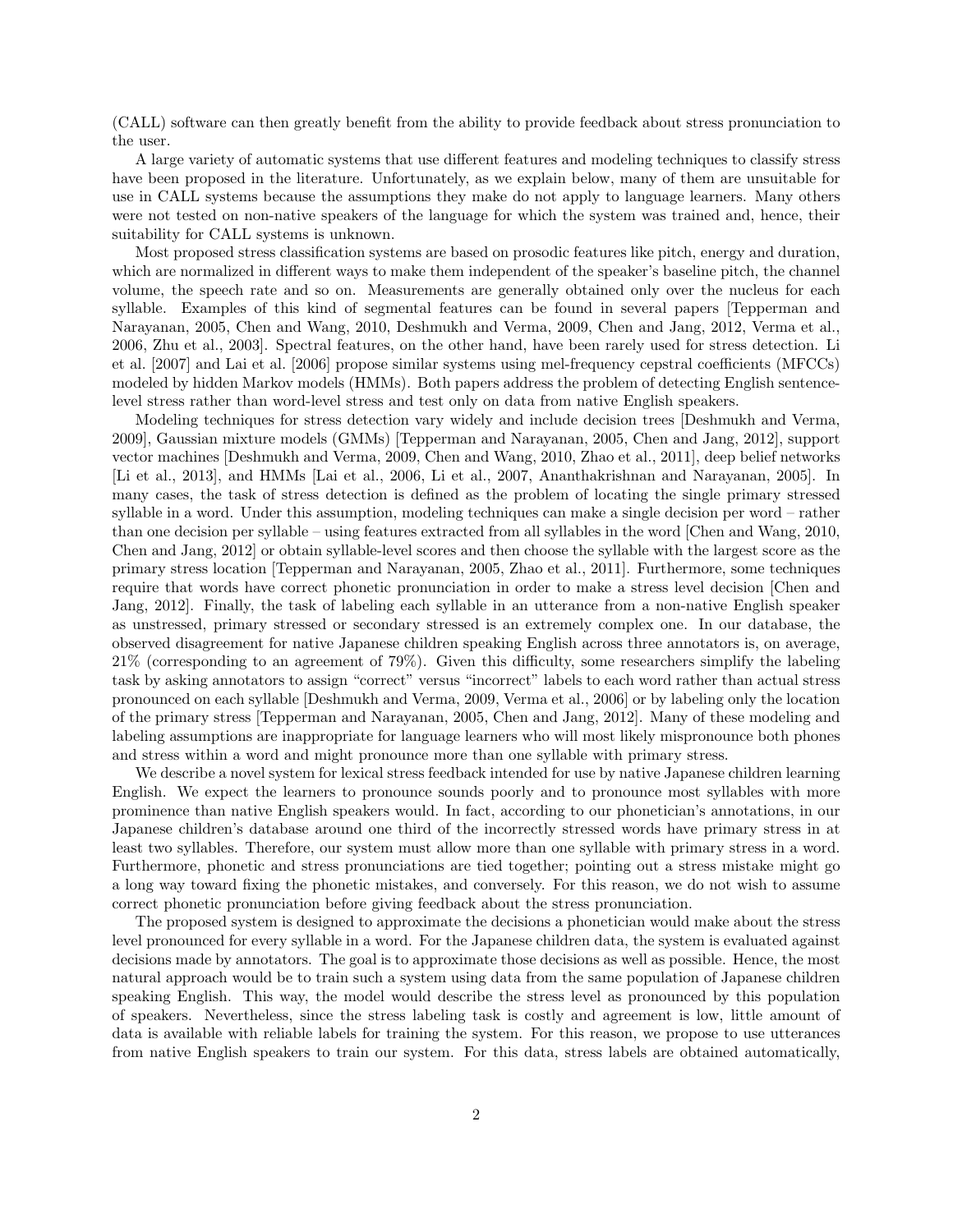assuming that native English speakers pronounce stress in a predictable manner for selected words according to a dictionary. While this approach results in models that represent stress as pronounced by native English speakers, we show that it results in good performance on the Japanese children's data. Matched Japanese children's data can then be used to fine-tune the system through adaptation of the models.

The decisions made by the system are meant to be used as a tool within CALL software. The software could be designed to only correct the speaker when the stress mistake would result in intelligibility problems (for example, when the meaning of the word depends on the stress pattern). On the other hand, the software could aim at achieving native-like pronunciation, correcting the speakers every time they make a mistake, regardless of whether this would cause intelligibility problems or not. The specific exercises assigned by the software and the way the stress decisions output by the system are used to give feedback to the user are not the subject of this work.

Our approach to stress detection models features based on duration, pitch, energy, spectral tilt and MFCC-based measurements over the syllable nuclei. The first three types of features are commonly used in the literature on stress detection, with spectral tilt and MFCC-based measurements being less common. A novel aspect of our system is the successful integration of spectral information (MFCCs and spectral tilt) and prosodic (duration, pitch and energy) information. It is reasonable to assume that, given the phonetic pronunciation mistakes made by language learners, spectral features would fail to carry robust stress information, especially when models are learned using data from native English speakers. Nevertheless, as we will see, we find significant gains from the inclusion of this information in the system for both native and non-native English data. We propose to use GMMs for stress modeling and show that, when adaptation techniques are used to obtain robust models, this method outperforms decision tree and neural network methods.

Finally, another novel aspect of our proposed system is the way it makes the final decisions. Stress detection systems for language learning commit two types of errors: false corrections, where the learner is corrected when he actually pronounced stress correctly; and missed corrections, where a mistake made by the learner goes uncorrected. We believe the first kind of error is much more bothersome to the learner than the second one. A student that is constantly corrected when he feels he has done it right will be likely to stop using the system. Hence, we want to be able to set the system to operate with a certain maximum level of false corrections, even if this implies an increase in the rate of missed corrections. To our knowledge, all papers in the area of stress detection report results on hard decisions made by the system, with most papers reporting a single accuracy number [Verma et al., 2006, Ananthakrishnan and Narayanan, 2005, Chen and Wang, 2010, Lai et al., 2006, Tepperman and Narayanan, 2005]. Our system generates posterior probabilities that are used to make the final decisions with thresholds that are chosen according to the desired maximum level of false corrections. We report the percent of missed corrections at a false correction level of 5%, along with the more traditional error rates.

As a consequence of the work presented in this paper, stress classification capabilities were integrated into SRI's CALL toolkit, EduSpeak®. This makes EduSpeak one of very few commercially available CALL toolkits with stress classification capabilities.

The rest of the paper is organized as follows. Section 2 describes the system architecture, including the features, modeling technique and decision making. Section 3 describes the datasets used for the experiments; annotation statistics; performance metrics; and, finally, detailed results on the proposed system, including results from feature selection experiments. Finally, Section 4 gives our conclusions and future work.

# 2 System Description

Our proposed stress detection system is designed to perform well on non-native English utterances, satisfying the following constraints: (1) the system should predict stress for each syllable using three levels: unstressed, primary and secondary stress; (2) the system should not assume a single syllable per word has primary stress; (3) the system should be word-independent (no previous knowledge of the words of interest can be used); (4) the system should not rely on good phonetic pronunciations; and (5) there should be a way to maintain the percent of false corrections below a certain threshold. The features and system architecture defined in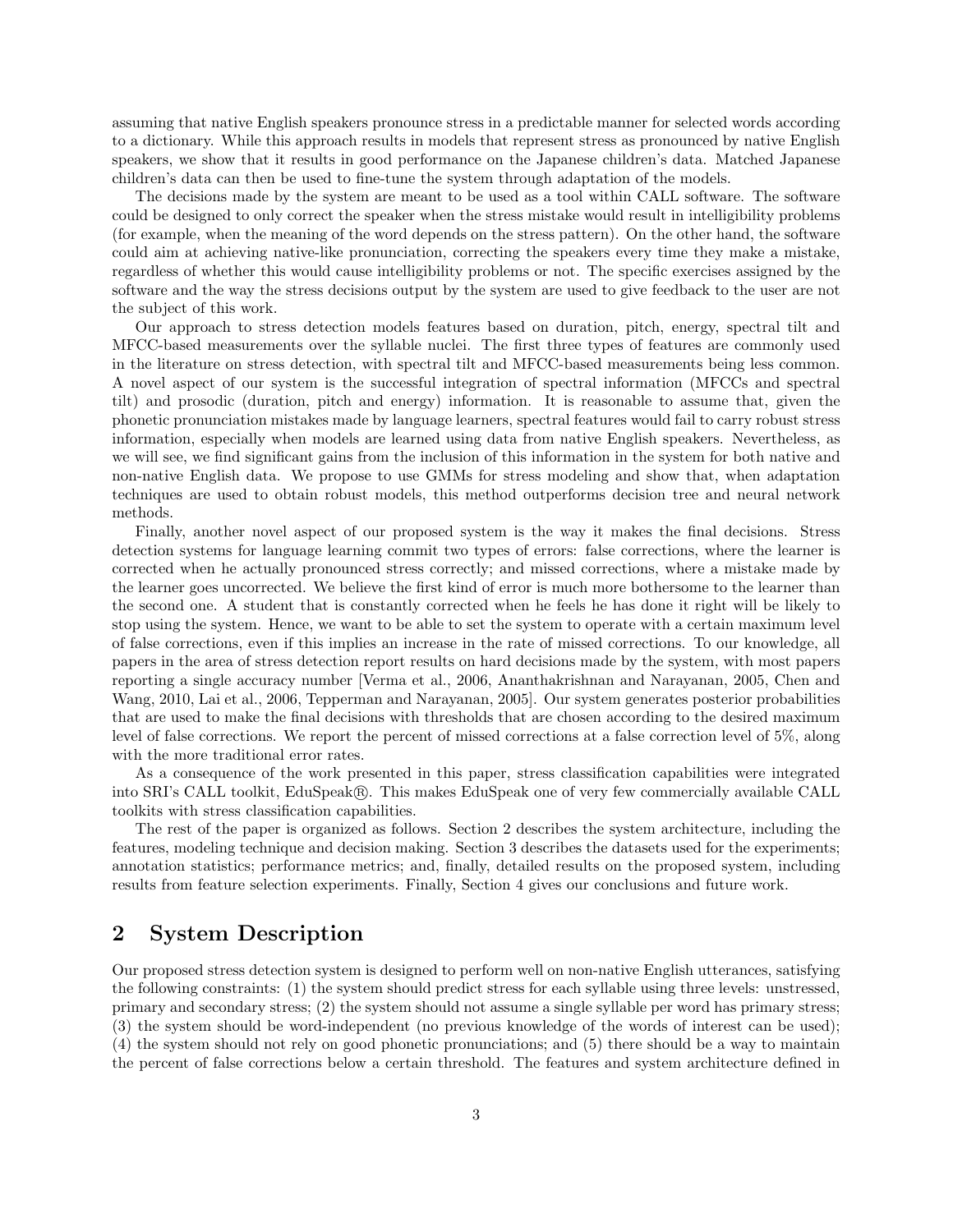the following sections satisfy these constraints.

A flowchart of the system is given in Figure 1. The following sections describe the different steps in this figure in detail.



Figure 1: Proposed stress detection system. The inputs to the system are a speech waveform corresponding to a single word, and its canonical pronunciation. Frame-level MFCCs, and frame-level pitch, energy and spectral tilt signals are estimated from the waveform. Forced alignments are created using the MFCCs and the phonetic transcription for the word. The resulting alignments are used to compute the normalized duration features and to constrain the MFCC, pitch, energy and spectral tilt frame-level features to the regions over the vowels. For each vowel, a polynomial approximation of order 1 is computed from the pitch, energy and spectral tilt normalized values, resulting in two coefficients each. Also for each vowel, the likelihoods of the MFCC GMMs are computed and converted into posterior probabilities using equal priors. The log posterior probabilities for stress class 0 and 1, along with the normalized duration and the polynomial coefficients for pitch, energy and spectral tilt, are concatenated into a segment-level feature vector for each vowel. Finally, for each of these vectors, the likelihoods of the segment-level GMMs are computed and converted into posterior probabilities using priors learned from data. The final decision on stress level for each syllable is made based on these posterior probabilities using the algorithm described in Figure 2.

# 2.1 Features

Features are extracted over the nucleus of each syllable. Five types of segmental features are defined based on duration, pitch, energy, spectral tilt and MFCCs. All features undergo some type of normalization to make them as independent as possible of characteristics that might confound the classification of stress, like the channel, the speech rate, the baseline pitch of the speaker, and so on. We perform all normalizations at the word level. This way, syllable-level features are all relative to the mean values found in the word.

As already mentioned, we wish to design a system that works well even when the word is incorrectly pronounced. Only extreme mispronunciations, in which a full syllable was deleted, were discarded from our database during labeling. Given this type of data, we have found in preliminary experiments that voweldependent modeling or normalization does not lead to significant gains, even when training on matched data. For this reason, vowel-dependent modeling or normalization is not performed by our system. This result contradicts previous papers on the topic [Deshmukh and Verma, 2009, Oxman and Golshtein, 2012]. We believe the likely reason for this discrepancy is that our children's database (see Section 3.1) has a very high rate of pronunciation mistakes while the Indian and Hebrew databases in those papers are likely to have better pronunciation quality.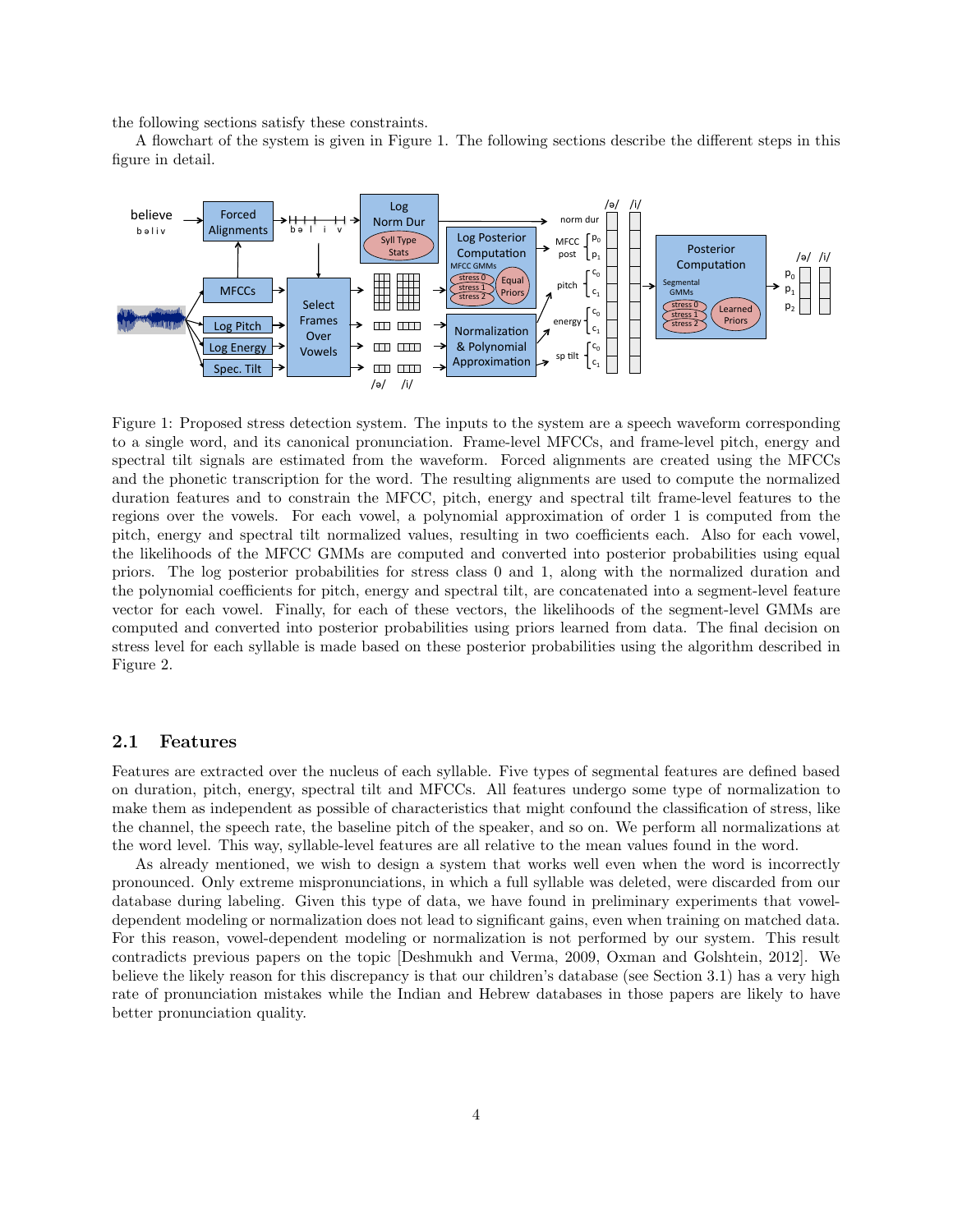#### 2.1.1 Phone-level Alignments

In order to locate the vowels within the waveforms, we run EduSpeak [Franco et al., 2000, 2010], SRI International's automatic speech recognizer (ASR) and pronunciation scoring toolkit for language learning applications. EduSpeak uses a standard GMM hidden Markov model (GMM-HMM) speech recognizer. Recognition is run in forced alignment mode, where the output is constrained to the words in the transcription, using a single forward pass. A 39-dimensional acoustic speech feature is used, which consists of energy and 12 MFCCs, plus their deltas and double deltas. The cepstrum is normalized using cepstral mean subtraction (CMS) with normalization coefficients computed over the entire sentence.

For recognition of the native English data, we used ASR models trained on short utterances from children aged 4 to 14, with a total of 52300 utterances from 342 speakers, approximately half male and half female. For recognition of the non-native English data from L1-Japanese children, we used ASR models trained on 47548 short utterances from 301 native English-speaking children aged 10 to 14 and adapted to 7119 short utterance from 148 Japanese children on the same age range. In all cases, the data were gender-balanced. The datasets used to train and adapt the ASR models overlap with the datasets described in Section 3.1, which were used for training and evaluating the stress detection systems. This fact might result in slightly optimistic ASR performance, though we believe this bias to be very small given the relatively large amount of speakers used for training the ASR models.

As discussed later on, in future work, we wish to evaluate performance of the proposed stress detection systems when using human-annotated alignments. The difference between this performance and the one obtained with the inaccurate alignments extracted using the ASR models described above would tell us how much of the error in our system's output is due to alignment mistakes.

### 2.1.2 Log of Normalized Duration

The duration of the vowel in the syllable is first normalized by dividing it by the mean vowel duration for all syllables of the same type. The syllable type is determined by concatenating two subtypes:

- next consonant type: ufc (unvoiced following consonant): the consonant after the vowel is unvoiced; or vfc (voiced following consonant): the consonant after the vowel is voiced; or nfc (no following consonant): no consonant after the vowel (either another vowel follows, or the vowel is the last in the word).
- pause type: nonpp (non pre-pausal word): the word is not followed by a pause longer than 0.1 seconds; or ppls (pre-pausal word, last syllable): the word is followed by a pause longer than 0.1 seconds and this vowel is the last in the word; or ppws (pre-pausal word, within-word syllable): the word is followed by a pause longer than 0.1 seconds, and this vowel is not the last in the word.

The duration normalized by syllable type is further normalized by speech rate by dividing it by the mean of the syllable type-normalized duration for all the vowels within the same word. Finally, the logarithm of this normalized value is computed.

### 2.1.3 Polynomial Coefficients of Normalized Pitch, Energy and Spectral Tilt

Pitch, energy and spectral tilt measurements are extracted at the frame level (every 10 milliseconds) over the full waveform. Pitch (F0) is approximated by the fundamental frequency estimated by our own implementation of the algorithm described by Talkin [1995]. Energy (Eg) is approximated by the root mean square value. The spectral tilt (ST) values are computed as the slope of the fast Fourier transform (FFT), extracted over a window of 20ms that is shifted every 10ms. The use of spectral tilt was motivated by the findings of Sluijter and Van Heuven [1996]. In the following, F0 and Eg refer to the logarithm of the signals extracted as described above, while ST is not transformed. The exact same processing is done for the F0, Eg and ST signals, as follows: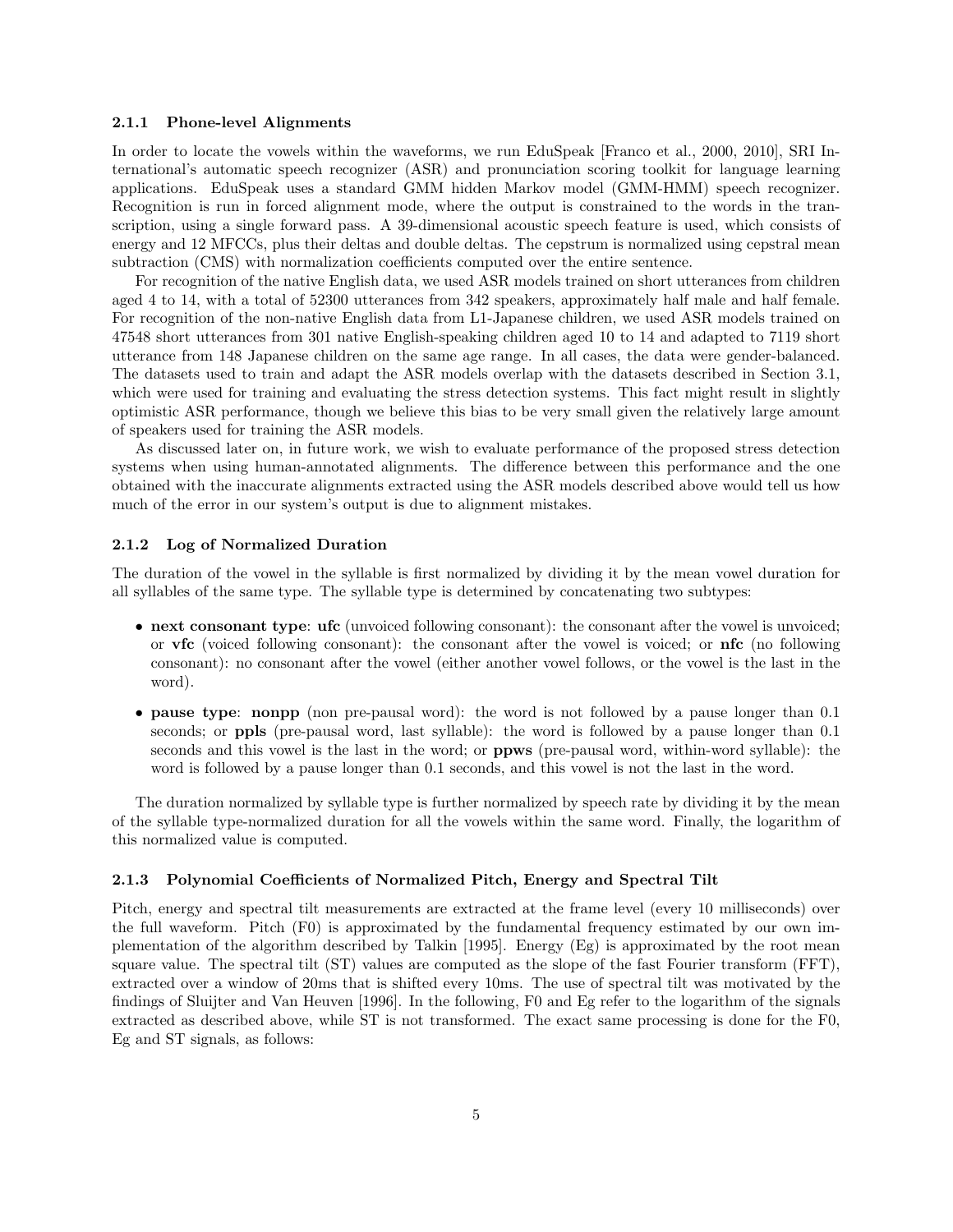- Turn the F0, Eg and ST values that correspond to unvoiced frames, as indicated by a missing F0 value, into undefined values. Undefined values are ignored during the computation of the polynomial approximation.
- For each word, find the mean of these signals over the frames corresponding to the vowels. Only defined values are taken into account to compute this mean.
- For each word, subtract the computed mean from the signals only over defined values.
- For each vowel in each word, compute the Legendre polynomial approximation of order 1 for the three signals, which results in 2 coefficients for each signal.

The use of Legendre polynomials was proposed for language identification using prosodic features [Lin and Wang, 2005]. This paper can be consulted for details on the computation.

### 2.1.4 MFCC log Posteriors

The same MFCCs used to obtain phone alignments are modeled at the frame level (every 10 milliseconds) over the vowels using one GMM for each stress class. These GMMs were obtained by adaptation to a single GMM trained using samples from all stress classes in the same way as for segmental features (see Section 2.2.1). Given a test utterance, the likelihood of each of these three GMMs is computed for each frame over each vowel. The geometric mean of the likelihoods over all frames in a vowel is computed for each stress class, resulting in three segment-level likelihoods, one for each stress class. These likelihoods are transformed into posterior probabilities using Bayes rule, assuming equal prior probabilities for all stress classes. Finally, the log of the posterior probabilities for stress classes 0 and 1 are used as segment-level features. The posterior probability for class 2 is redundant, given the other two; hence, it is discarded.

### 2.2 Modeling Approaches

Three modeling approaches were compared in our experiments: GMMs, decision trees and neural networks. This section describes the three approaches.

### 2.2.1 Gaussian Mixture Modeling

The five types of segmental features – two polynomial coefficients for pitch, two for energy, and two for spectral tilt; plus log normalized duration; plus the log MFCC posterior probabilities for stress classes 0 and 1 – were concatenated into a single feature vector per vowel of size 9. These feature vectors were then modeled with one GMM for each stress class. This modeling was done in two steps. First, a single model for all stress classes was trained. Then, the model was adapted to the data from each stress class. This procedure allowed us to train robust models for even the secondary stress class, for which a very little amount of data is available in comparison to the other two stress classes. The adaptation was done using a maximum a posteriori (MAP) approach commonly used for speaker recognition [Reynolds et al., 2000]. This method allows for a regularization parameter, the relevance factor, that controls how much the global means, weights, and covariances should be adapted to the data from each class.

Given a new utterance, we compute the likelihood of the GMM for each of the three stress classes for each vowel. The likelihoods are converted into posterior probabilities using Bayes rule and a set of prior probabilities. These prior probabilities should be computed from data as similar to the test data as possible.

#### 2.2.2 Decision Trees

Decision trees have been shown to outperform support vector machines, Naive Bayes and logistic regression by Deshmukh and Verma [2009] for the task of stress detection. Furthermore, decision trees are a standard tool for modeling prosodic features. For this reason, we compared the performance of our proposed GMM approach for segmental feature modeling with that of decision trees. We used CART-style decision trees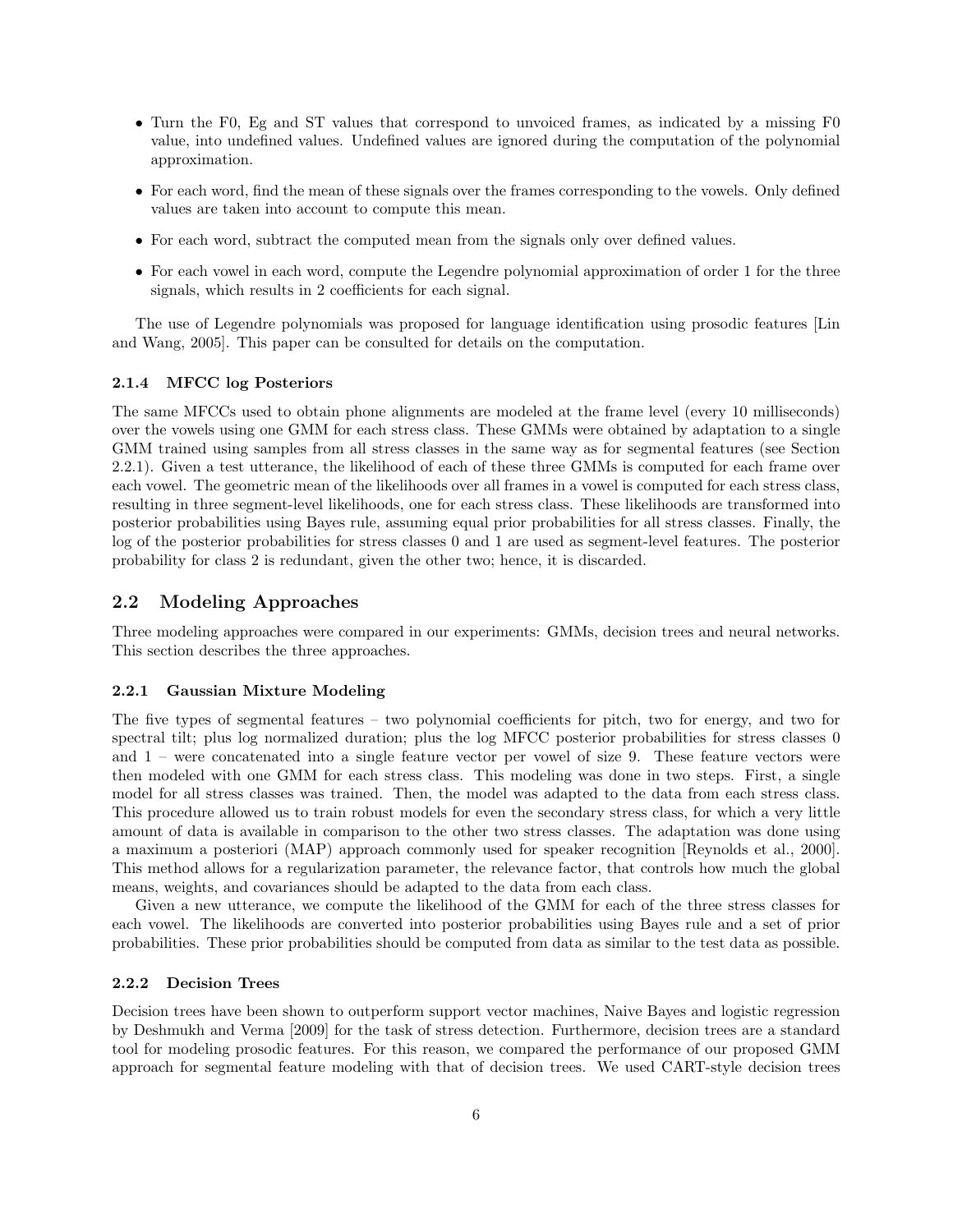implemented in the IND toolkit [Buntine, 1992]. Deshmukh used C4.5-style decision trees [Duda et al., 2001], but our experiments showed that CART-style significantly outperforms C4.5-style.

To give decision trees a fair chance of outperforming GMMs, we tried two common approaches for improving decision tree performance. We upsampled the minority classes to obtain equal counts for all three classes to allow the trees to describe all classes with equal detail. This approach did not result in a performance improvement in our data; hence, it was not used in our experiments. We also implemented bagging, a technique by which the training data are sampled with replacement  $N$  times, thus training a separate decision tree for each sample. The posterior probabilities generated by these trees are then averaged to obtain the final posterior probabilities.

The posterior probabilities generated by the trees were transformed to reflect the desired prior probabilities. As in the case of GMMs, these prior probabilities can be chosen to coincide with those in the native data or the non-native data, or chosen arbitrarily to match the prior probabilities expected during testing of the system. The posterior probabilities for the three classes were transformed by multiplying each of them by the ratio of the desired prior probability for the corresponding class divided by the prior probability seen during training for this class. The resulting posterior probabilities for the three classes were finally normalized to sum to one.

CART-style decision trees use cost-complexity pruning with cross-validation. We modified IND code to accept a file indicating what the subsets for cross-validation should be (rather than determining them randomly, as in the original IND code) and defined the subsets by speaker such that all samples from a speaker occur in the same subset. This is essential for good performance when bagging or upsampling, since repeated samples occurring in different subsets break the pruning approach and result in large trees that overfit the training data. We use 10 subsets for cross-validation.

Note that, even when decision trees were used for segmental-feature modeling, segment-level MFCC posterior probabilities were still generated using GMMs. This way, in our comparisons, the features modeled by the decision trees and the segmental GMMs are identical.

#### 2.2.3 Neural Networks

Neural networks and, in particular, deep neural networks, have had great success in a large variety of problems. Recently, deep neural networks have been shown to outperform GMMs in a few different speech processing tasks. In this work, we explored the use of different multilayer perceptron NN architectures, including deep architectures with several hidden layers.

The NNs had one input node per input feature and one output node for each stress class, which were set to 1 for the stress class corresponding to the sample, and 0 for the other classes. The NNs were trained with a multiclass cross-entropy objective, hyperbolic tangent activation functions in the hidden layers and softmax activations in the output layer. The backpropagation algorithm was used for training the network parameters. The input features were normalized to have zero mean and standard deviation of one before NN modeling, using the statistics obtained on the training data.

The posterior probabilities generated by the NNs were transformed to reflect the desired prior probabilities with a procedure identical to the one used for the decision tree approach. Finally, as also done for decision trees, when using NNs for segmental feature modeling, segment-level MFCC posterior probabilities were still generated using GMMs for consistent comparison of performance with the other two modeling approaches.

### 2.3 Making Decisions

A straightforward way to make decisions based on the posterior probabilities generated by the system is to simply pick the class with the highest posterior probability. This simple procedure may result, depending on the data, in an unacceptably high level of false corrections for a CALL system (see Section 3.2 for a definition of false correction). In general, we wish to control the maximum level of false corrections that is acceptable for the system. For this reason, we used the algorithm depicted in Figure 2 to reach the final decisions.

The algorithm takes the posterior probabilities generated by the GMM, decision trees, or neural network and the canonical (correct, as indicated by a stress dictionary) stress level for each syllable, c. For each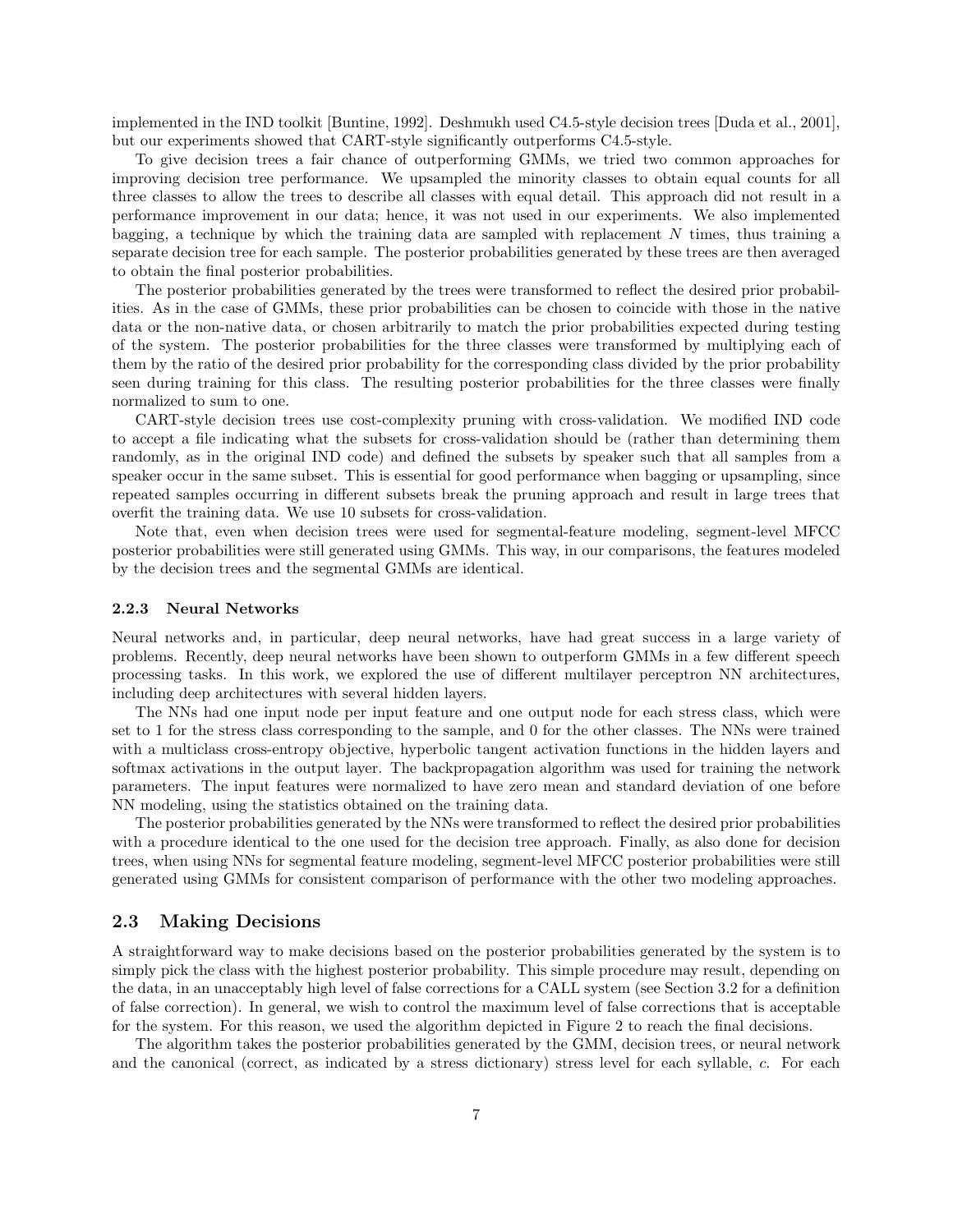syllable, the posterior probability  $p_c$  for the canonical stress level is compared with a threshold t. If the posterior probability  $p_c$  is larger than t, the syllable is labeled as having the canonical stress c. Otherwise, the stress class with the largest posterior probability for the syllable is chosen. That is, the system will choose to output the canonical stress for a syllable if (1) its posterior probability is larger than a predefined threshold, or (2) its posterior probability is the largest of the three posterior probabilities for the syllable. By varying the threshold, we can then control the level of false corrections. We refer to this as the "benefit of the doubt" algorithm, since the system will only claim an incorrect (non-canonical) stress was produced if the posterior probability for the canonical class is lower than a threshold; otherwise, it gives the canonical label the benefit of the doubt. The threshold t is determined empirically, based on the acceptable level of false corrections for the application.



Figure 2: Proposed decision making algorithm. For each syllable, the posterior probability  $p_c$  for the canonical stress level c is compared with a threshold t. If the posterior probability  $p_c$  is larger than t, the syllable is labeled as having the canonical stress c. Otherwise, the stress class with largest posterior probability for the syllable is chosen.

# 3 Experiments

In this section we describe the methods used for the experiments, present statistics on the data and show results for a variety of systems and performance measures.

# 3.1 Data

Experiments were run on a dataset of L1-Japanese children, aged 10 to 14, reading English phrases. We call this set the "non-native" set. The children were in the process of learning English and had different levels of proficiency. A set of 959 multisyllabic words was selected from this dataset and labeled by three annotators for stress level. These words came from 668 randomly chosen phrases from 168 distinct speakers from both genders. The chosen speakers were those with a larger number of stress pronunciation errors as judged by an initial quick annotation performed on the data from the full set of 198 speakers, in which stress pronunciation quality was judged at the word level as either correct or incorrect. Multisyllabic words from the remaining 30 "better" speakers were used to compute syllable-type statistics for which we do not require stress labels. These statistics were used to normalize vowel duration for these data.

Annotators were instructed to label each syllable in each selected word from the 168 chosen speakers with a label of "unstressed" (0), "primary stressed" (1) or "secondary stressed" (2). Annotators were allowed to label more than one syllable with primary or secondary stress. Words for which the number of pronounced syllables did not correspond to the number of syllables in the canonical pronunciation (according to at least one annotator) were discarded. This resulted in 848 words that were labeled by the three annotators and correspond to 1776 syllables; most words were bisyllabic words. These data were only used for testing. They were not used for training or calibration of our systems, except for the experiments in which we adapted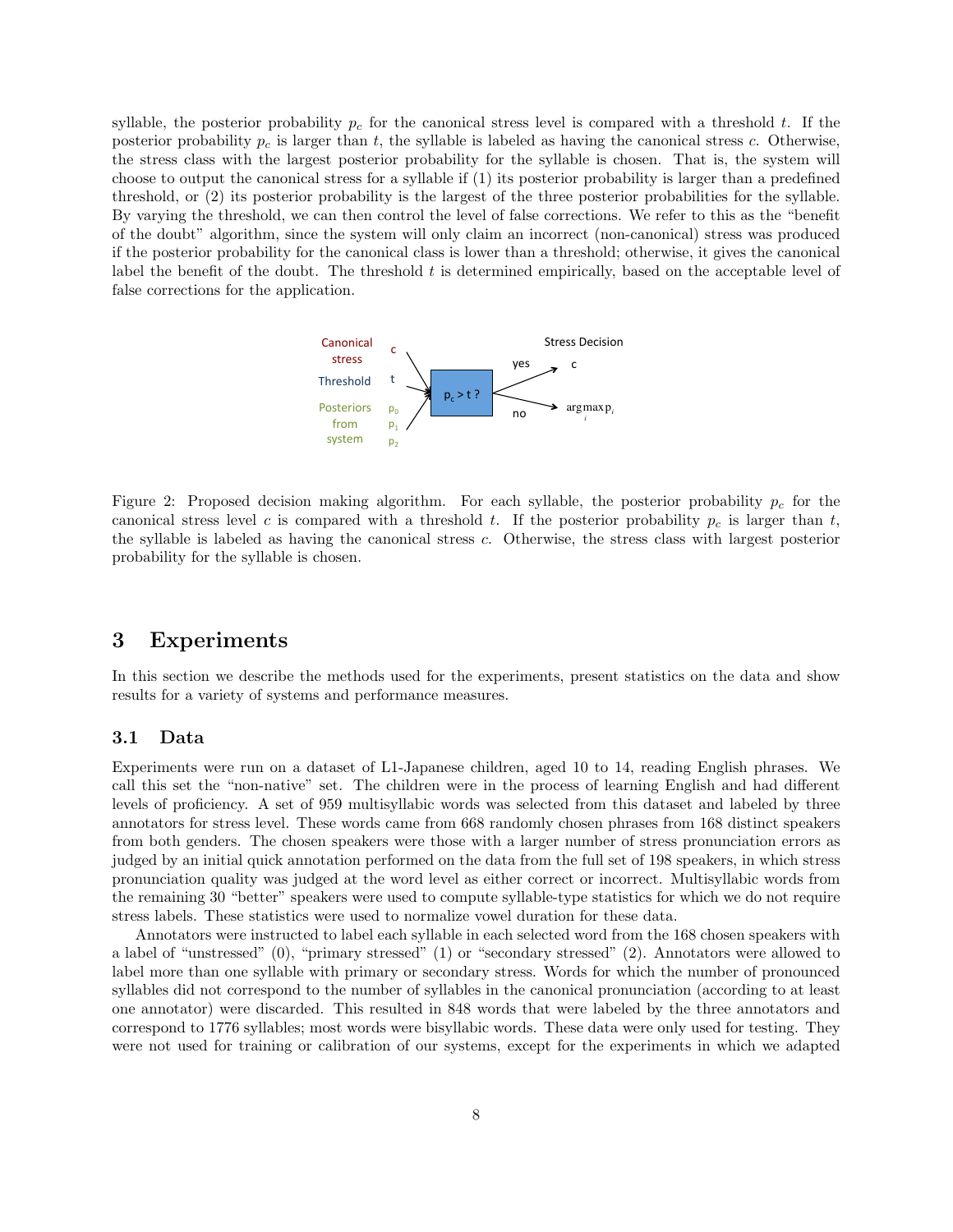models or learned prior probabilities from the non-native data. In all these cases, a cross-validation technique was used to avoid reporting optimistic results.

Unless otherwise stated, results reported in this paper were computed on the set of syllables for which all three annotators agreed on the same stress label, which contains 1240 syllables. The selection was done at the syllable level. Annotators might disagree on the label for some syllables in a word, but not for others. In order to preserve the largest amount of data as possible, we kept syllables for which there is agreement, even if they came from a word containing some other syllable or syllables for which annotators disagree. We call this set the agreement set.

A separate dataset of native English-speaking children aged 10 to 14 was used for training the models and system calibration. We call this set the "native" set. The data consist of read speech from 329 children with a total of 41,022 phrases. All children were native speakers of American English and from the west coast of the United States. All were considered to speak using the "standard" or "accepted" pronunciation of that region. There were approximately equal numbers of boys and girls. Multisyllabic words for which a single stress pronunciation is listed in our lexical stress dictionary were selected. The canonical stress found in the dictionary was then assigned as label for each of these words. We assume that native English speakers pronounced stress as listed in the dictionary in the vast majority of cases for these words. This assumption allowed us to use a large amount of data for training the models without the need for manual annotations. This database contains 74,206 words with a total of 157,888 syllables.

The syllable type statistics used to normalize vowel duration for the native English data were computed on the native data itself. As mentioned above, the statistics used for normalizing duration for the non-native data were computed on a held-out set of non-native L1-Japanese speakers. On preliminary experiments performed on two separate datasets of adult data, we found that the use of statistics from matched datasets gives better performance than the application of the native data statistics to the non-native data. This improvement was also confirmed on the children's dataset in which an increase in error rate of around 1% absolute was observed when the native duration statistics were used on the non-native data, as compared to using statistics computed on the held-out set of non-native speakers. This difference might in part be due to consistent errors performed by the ASR system used to obtain phone-level alignments, which are likely to be different for native and non-native data. The computation of vowel duration statistics by syllable type was the only part of the system that required held-out non-native data. Note that these held-out data used for statistic computation do not require stress labeling.

# 3.2 Performance Metrics

We will use three different performance metrics:

- Error rate: The number of samples in which the detected label disagrees with the annotated label divided by the total number of samples times 100. This metric can also be used to compute disagreement between annotators as in Section 3.3.1. It does not involve the use of the canonical stress labels. The accuracy, computed as 100 minus the error rate, is the most standard metric in this field. We chose to report error rates instead, since we believe they give a more intuitive feel of the differences in performance across systems: for example, a change in accuracy from 90% to 92% is less descriptive of the system's improvement than a reduction in error from 10% to 8%, which corresponds to a 20% relative reduction in error rate.
- False corrections: The percent of times that the system detects a correctly pronounced syllable as incorrectly pronounced, mistakenly correcting the user. This metric uses the canonical labels as determined by a stress dictionary to decide whether a syllable was correctly or incorrectly pronounced. Since stress labels for natives are always assumed to be the canonical ones, this metric only makes sense for non-native data.
- Missed corrections: The percent of times that the system detects an incorrectly pronounced syllable as correctly pronounced, missing a chance to correct the speaker. This metric, like the false corrections, only makes sense for non-native data.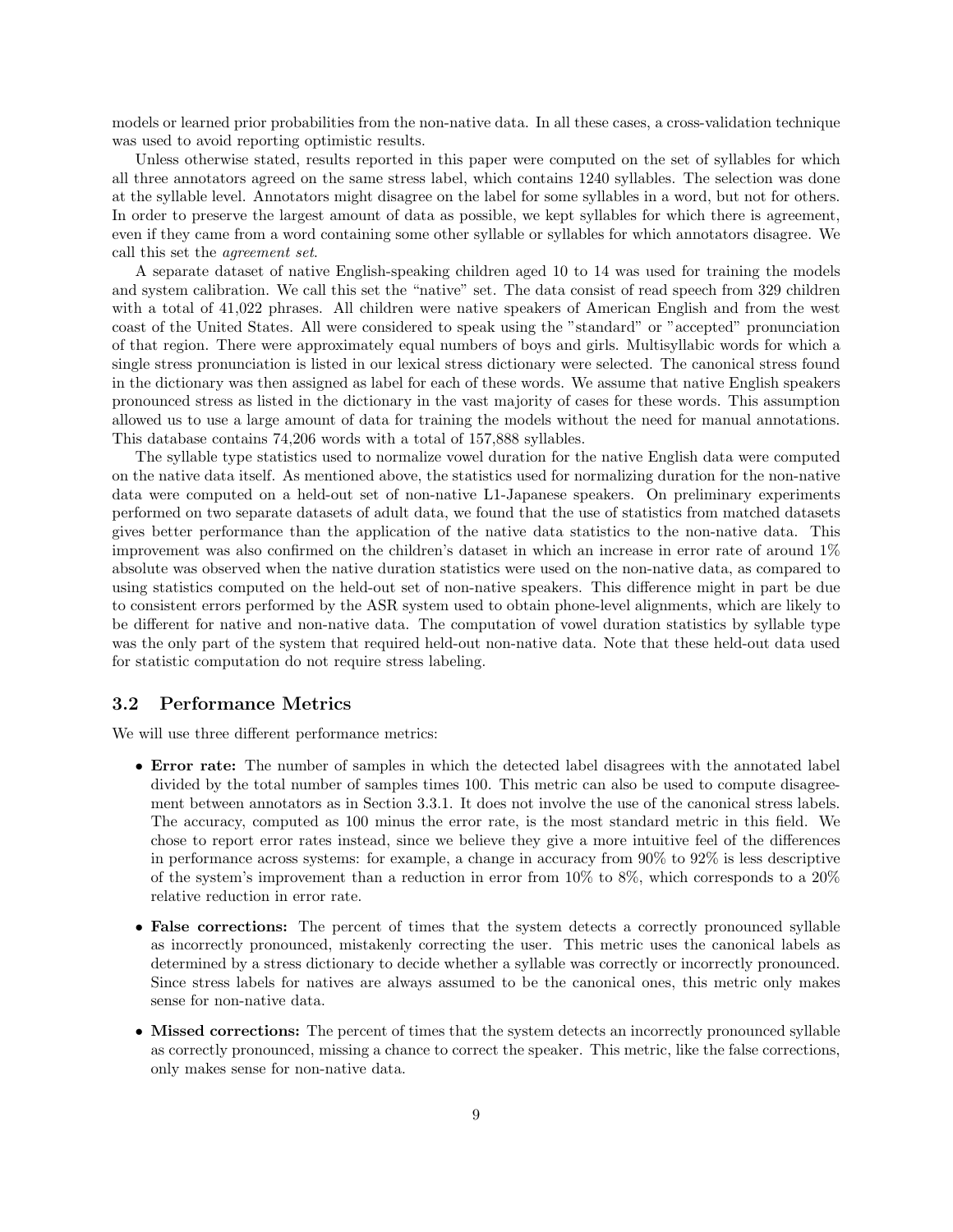| Annotators         | 0 1 2 | 02 1 | $02 1$ cor | $02 1$ inc |
|--------------------|-------|------|------------|------------|
| A1 vs $A2$         | 21.3  | 16.5 | 19.3       | 52.8       |
| A1 $\text{vs } A3$ | 18.2  | 10.0 | 11.3       | 45.7       |
| $A2$ vs $A3$       | 23.6  | 16.7 | 19.4       | 54.5       |
| Average            | 21.0  | 14.4 | 16.7       | 51.0       |

Table 1: Percent of disagreement between annotators when all three stress classes are considered separately  $(0|1|2)$  and when class 2 is merged with class 0  $(02|1)$ . The last two columns correspond to the disagreement on the 02|1 task when only samples for which at least one annotator labeled the syllable as correct or incorrect are selected.

To compute these measures, we used the agreement set for which all three annotators agreed on the label (0, 1 or 2), unless otherwise indicated. When results for stressed versus unstressed are presented – the task we call  $02|1 -$  all syllables annotated as 2 in the agreement set are mapped to 0.

These measures were computed on hard decisions. In order to go from posterior probabilities to decisions, we used two different procedures:

- Maximum Posterior (maxp): This is the standard procedure used in the literature when the modeling technique outputs posterior probabilities or likelihoods. The stress class for which the posterior probability is the largest is chosen as the system's output for the syllable. When results on the 02|1 task are presented, the posterior probability for the unstressed class is computed as the sum of the posterior probabilities for unstressed (0) and secondary stressed (2).
- False Correction at 5% (fc5): Using the algorithm described in Section 2.3, we set the threshold on the posterior probabilities to achieve a 5% false correction rate.

For the most important comparisons of two systems, we report the p-value obtained with the McNemar matched-pairs significance test.

### 3.3 Statistics on Data

This section presents statistics on the data used for the experiments.

#### 3.3.1 Annotator Agreement

The disagreement between annotators, computed in terms of error rate (see Section 3.2 for the definition), is given in Table 1. In the second column, the target task of labeling each syllable with three levels of stress is considered. We find an average disagreement rate of 21% for this task. In the third column, all syllables labeled as 2 have been relabeled as 0. In the stress detection literature, standard practice considers secondary stressed and unstressed syllables as one class. We see that the disagreement is much smaller for this task. The fourth column shows only the disagreement on samples for which at least one of the annotators thought the pronounced stress was correct for the task of telling unstressed versus stressed. Pronounced stress is considered correct if the assigned label coincides with the canonical one; otherwise, it is incorrect. For the purpose of this computation, canonical 2s have also been mapped to 0s. The last column shows only the disagreement on samples for which at least one of the annotators thought the pronounced stress was incorrect.

We can see that the disagreement is much smaller on syllables that were labeled as correctly pronounced by at least one of the annotators. This indicates that agreement is easier for syllables that are correctly, rather than incorrectly, pronounced. Correctly pronounced syllables have a more familiar sound; incorrectly pronounced syllable can be uttered in ways that are not standard for native speakers and, hence, harder to label as either correct or incorrect.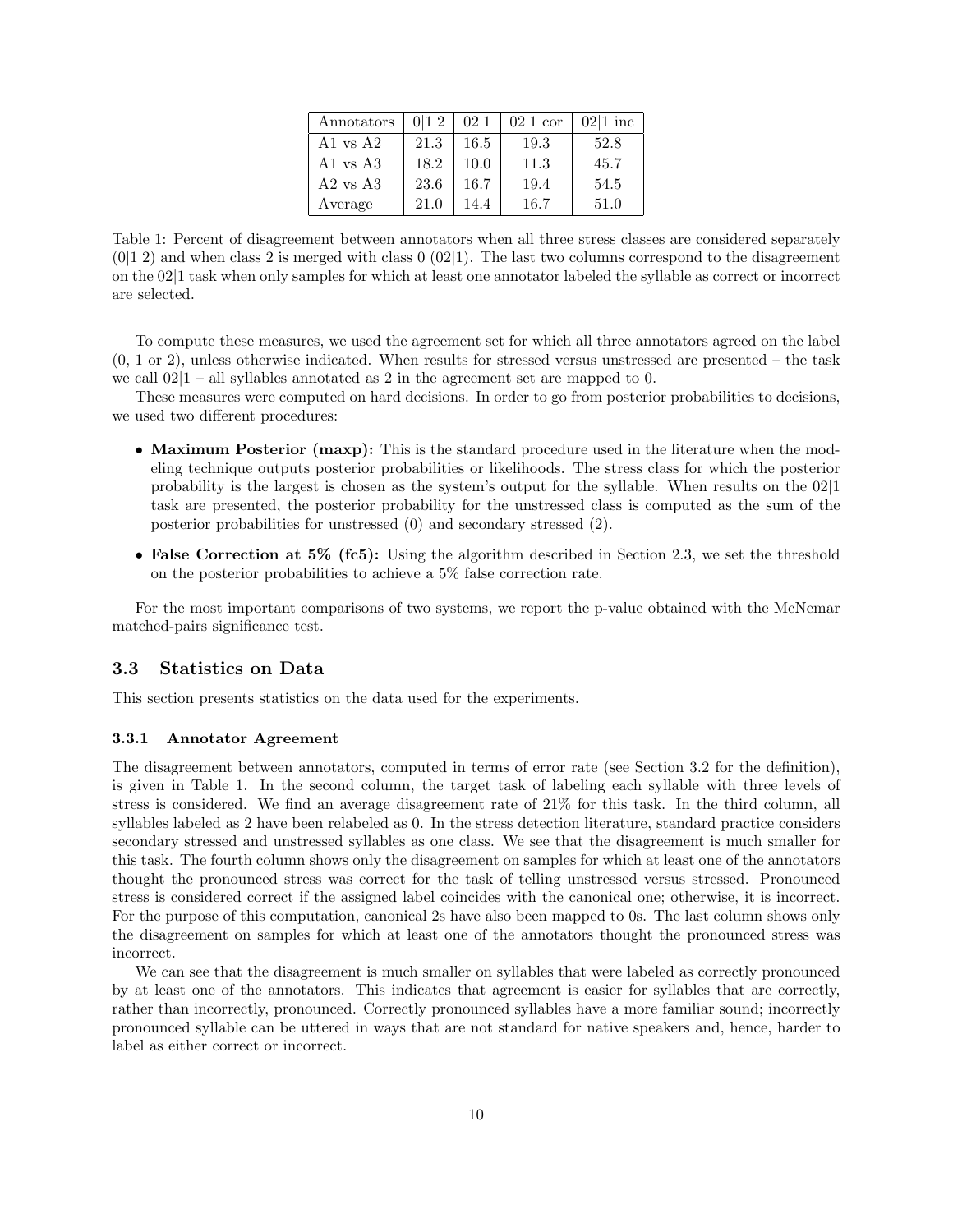| Dataset        | $\%0$ |      |      |
|----------------|-------|------|------|
| <b>Natives</b> | 48.3  | 47.2 | 4.5  |
| Non-Natives    | 21.9  | 67.1 | 11 0 |

Table 2: Percent of syllables labeled with each stress class for natives and non-natives.

| Lab<br>Can |       |       |       | Count |
|------------|-------|-------|-------|-------|
|            | 54.00 | 17.66 | 28.34 | 487   |
|            | 3.23  | 64.52 | 32.26 | 31    |
|            | 1.11  | 4.16  | 94.74 | 722   |

Table 3: Percent of syllables labeled with each stress class on the agreement set for non-native speakers for each canonical stress class. The total amount of syllable with each canonical stress class is shown in the last column.

#### 3.3.2 Statistics on Stress Labels

Table 2 shows the proportion of 0s, 1s, and 2s in the native data and the non-native data on the agreement set. The distribution of labels on the non-native data is significantly different from that in the native data, with a large increase in the proportion of stressed syllables. Of the 191 words for which the three annotators agreed were incorrectly pronounced, 35% of them were labeled as having at least two primary stressed syllables.

Finally, Table 3 shows the confusion matrix of canonical stress versus labeled stress for the non-native data. This table shows that most primary stressed syllables are pronounced correctly. On the other hand, around half of the unstressed syllables are pronounced with primary or secondary stress. Secondary stressed syllables are also stressed with more stress than they should in 32% of the cases. Clearly, Japanese children tend to overstress syllables when speaking English, even when this results in more than one syllable in a word having primary stress.

Overall, the agreement set contains 1240 syllables, 78% of the syllables labeled as correctly pronounced (that is, labeled with the canonical stress label) and 22% labeled as incorrectly pronounced. While the percent of syllables labeled as correct for each individual annotator is between 63% and 67%, for the agreement set it is 78%, coinciding with the observation made for Table 1 that the agreement is higher for syllables that were labeled as correct by at least one annotator.

Note that these statistics tell us that the agreement set is somewhat biased with respect to the prior probabilities of the stress levels. That is, our evaluation set contains a larger percent of correctly pronounced syllables that would be found in the original set. This will also affect the systems that use prior probabilities computed on the non-native data. Unfortunately, this is an inherent issue in this data, which cannot be easily solved. One possible way to avoid this bias would be to ask annotators to discuss every single case of disagreement until they come to an agreement, assigning a single consensus label to each syllable. This would be a difficult and costly process. Section 3.4.5 presents an analysis of the effect of this selection by computing results on the set of syllables for which 2 of the 3 annotators agreed on the same stress level.

## 3.4 System Performance

Results in this section were obtained using (1) CART-style decision trees; (2) neural networks; (3) a set of "big" models of 2048 Gaussian components for MFCC modeling and a 512-component GMM for segmental feature modeling; and (4) a set of "small" models of sizes 256 and 64, respectively. All models were trained on the native data described above. The big GMMs were tuned to minimize error rate on 10-fold crossvalidation experiments on native data. While these GMM sizes might seem very large compared to those used in ASR and other tasks, they are comparable to the sizes used in state-of-the-art speaker recognition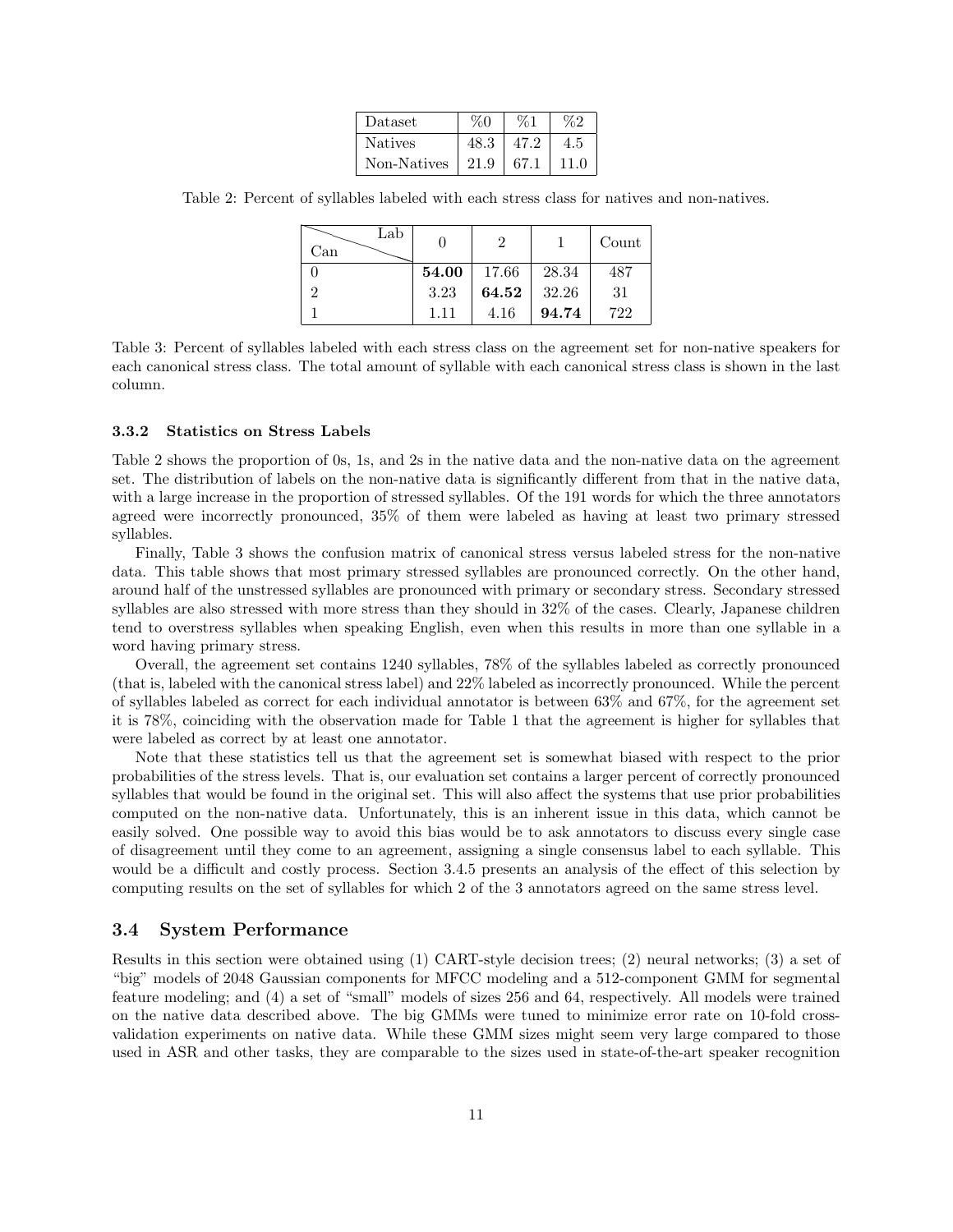(see, for example, [Ferrer et al., 2013]), in which, like this task, many phones are modeled with a single GMM. Nevertheless, as we will see, these big sizes were unnecessary for optimal performance on non-native data. We show results on the smaller models for comparison.

#### 3.4.1 System Comparison

Table 4 shows results for several different systems and setups for the task of classifying stress into three levels: 0 (unstressed), 1 (primary stress) or 2 (secondary stress). We call this task  $0|1|2$ . We also show results for the task of classifying syllables into unstressed (0 or 2) or stressed (1) for a subset of the system setups. We call this task 02|1.

Different setups for each of the models (decision trees, neural networks, small GMMs and big GMMs) are compared. In all cases, systems using prior probabilities computed on native data ("native p") and nonnative data ("non-nat p") are compared. For the GMMs, a baseline system in which GMMs for the different classes were trained separately without the adaptation technique described in Section 2.2.1 is presented ("sep trn"). The three GMM systems without the "sep trn" label use the proposed adaptation technique with a relevance factor of 0, which gave optimal performance on native data. A fourth system is presented for the GMM approach, in which the class-dependent models were adapted to the non-native data ("adapt to non-nat") in a second step of adaptation. This was done with the MAP approach described in Section 2.2.1. In this case, though, given the small amount of non-native data available, only means and weights were adapted.

Since MFCC GMMs were trained on the native data which were then used again to learn the segmental models, we used a 10-fold cross-validation procedure to create the log-posterior probabilities from the MFCCs. The MFCC GMM models were trained on 9/10th of the data and used to create the MFCC logposterior probabilities for the remaining 1/10th of the data; the sets were rotated until MFCC log-posterior probabilities had been computed for all data.

Table 4 shows error rate results for native and non-native speakers using the maximum posterior probability algorithm for making decisions. For the "non-nat p" systems, we only show results on non-native data, since these systems are only meant to optimize performance on those data. For the native results we did 10 fold cross-validation, training the system on 9/10th of the speakers and testing it on the held-out 1/10th of the speakers; finally, we collected posterior probabilities from all subsets to compute the shown performance. The prior probabilities used for posterior probability computation were computed on the subsets used for training and applied on the test subset.

When using non-native prior probabilities and when doing adaptation to non-native data, we used the same 10-fold cross-validation approach. The relevance factor used for adaptation to non-native data, on the other hand, was selected to optimize the performance on the full set, which means these results are somewhat optimistic. The optimal relevance factor was 80 for the small models and 5 for the big models. For non-native data, Table 4 shows results for two additional subsets of data consisting of only the words that were labeled as correctly or incorrectly pronounced by the three annotators. The number of words labeled as correct and incorrect is 220 and 191, respectively.

Finally, for non-native data we also show the miss rate obtained when setting the posterior probability thresholds at a 5% false correction rate. The threshold was trained on all the test data to ensure that exactly a 5% false correction rate was achieved. Thresholds could be determined using the cross-validation approach, but this would result in biased thresholds when the data are also used for adaptation of the models. Nevertheless, we found that, except for this last system in which thresholds cannot be determined through cross-validation, in all other cases, miss rates and false correction rates with thresholds determined through cross-validation or on the full test data were very close. The absolute difference in miss rates and false correction rates when using the thresholds obtained with cross-validation or on the full test data was smaller than  $1\%$  and  $0.1\%$ , respectively.

Results for the DT and the NN approaches are also shown in Table 4. For DTs we show results with and without bagging. For NNs, we show results using two hidden layers with 400 nodes each. This architecture was optimal on the native data and also on the non-native data when using the non-native priors. We can see that DTs and NNs are somewhat competitive with the small GMM systems for the 0|1|2 task, but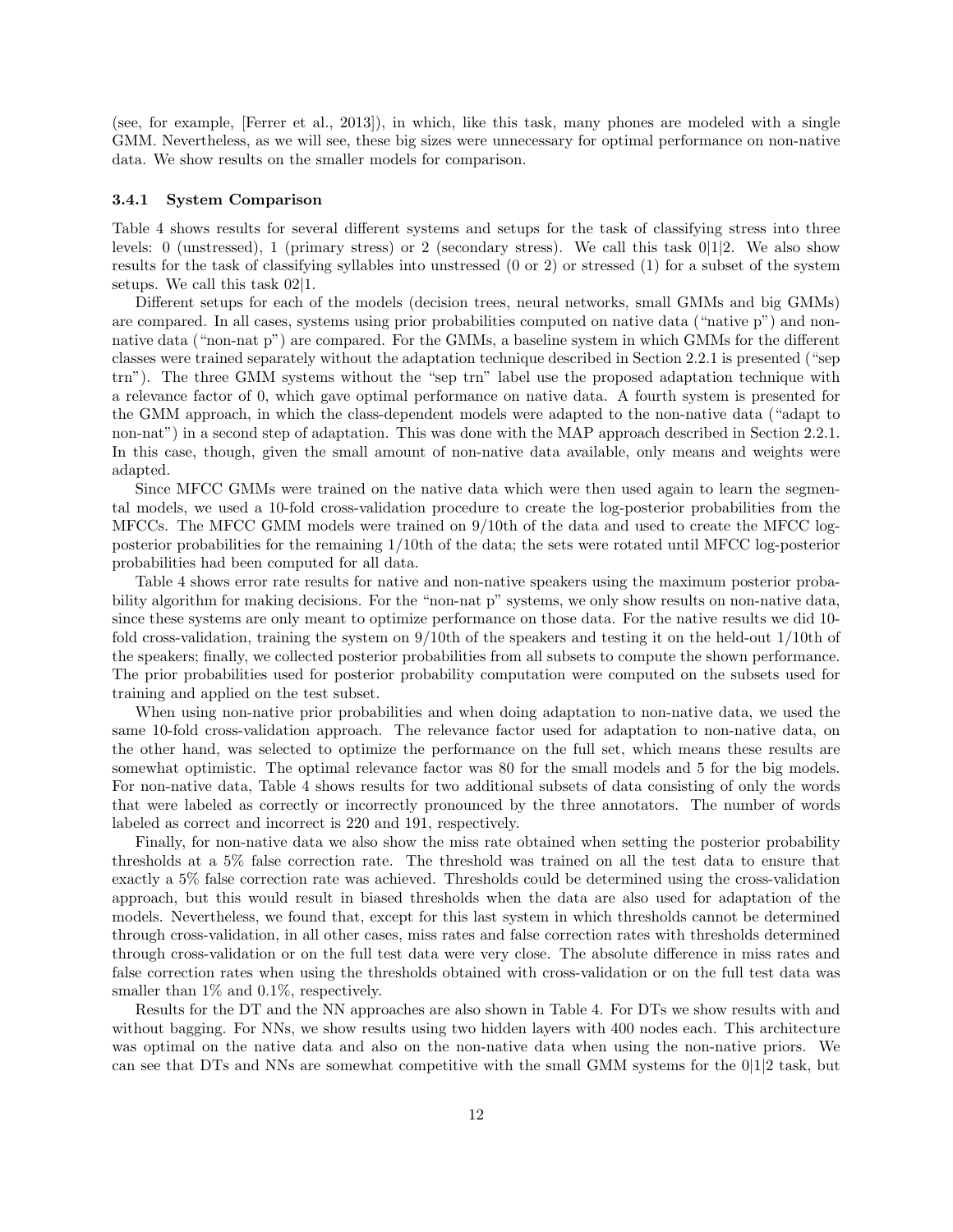significantly worse than the big GMM systems for native speakers. This suggests that GMMs are better models than the other two when matched training data are available. Hence, if a large amount of non-native data was available to directly train models for non-native speech, the GMM approach would probably be preferable. Furthermore, for the 02|1 task, even the small GMMs significantly outperformed decision trees.

For the GMM systems, we can see that the proposed adaptation technique for training class-dependent models gives significant reductions in error rate, especially on non-native data and when using big models. The latter is expected, since training big models is more prone to overfitting than training small models. Using prior probabilities calculated from non-native data gives modest gains on these data. These gains are also expected given the big difference in prior probabilities between native and non-native data shown in Table 2. Finally, adapting the segmental GMM parameters to the non-native data gives some further gain, though not a statistically significant one. Note that the last two systems require some amount of labeled non-native data, while the first two only use native data for model creation.

Overall, we see that big models give significantly better performance than small models for native data but not for non-native data. This implies that the details modeled by the big system are too specific to the native data and do not generalize well to non-native data.

We also see that the performance on non-native speakers is significantly worse than on native speakers. This degradation comes from the incorrectly pronounced words, since performance on correctly pronounced words when using native prior probabilities is comparable to the one obtained on native speakers. This suggests that the system has more difficulty classifying mispronounced words. This can be due to both issues with the ASR alignments (although even correctly stressed words might be misaligned due to phonetic mispronunciations) and to the fact that incorrectly pronounced stress might be labeled as such because it was pronounced in a non-native manner with an unusual combination of duration, energy and pitch patterns. These patterns would not have been seen under any stress class in the native data. This could suggest that using non-native data for training or adaptation should improve performance on these words. Nevertheless, the table shows that adapting models to non-native data does not bring large improvements. Furthermore, training the models directly on this data results in significant degradations for all modeling approaches, NN, DT and GMM (results not shown). We believe that the lack of a significant gain from training models on or adapting models to non-native data is due both to the small amount of data available and to the high disagreement between annotators on incorrectly pronounced syllables that results in very noisy data.

As expected, results on the simpler task of classifying stressed versus unstressed syllables were significantly better than those on the 3-way classification task. Note that these results are only approximations, since they were obtained by mapping any syllable annotated as a 2 to a 0. A label of 0 might not have been the preferred choice for all these syllables if annotators had been forced to label each syllable as either 0 or 1. Hence, these numbers should be seen as an approximation for the accuracy we would obtain with this system on a database labeled with only unstressed and primary stressed syllables. This approximation is likely to be pessimistic since, while new errors would appear if some of the 2s were labeled as 1 instead of 0, more errors would probably disappear, given that the system is correct more times than not.

Finally, conclusions drawn from miss rates for fc5 decisions are consistent with those drawn from error rates for maximum posterior probability decisions.

#### 3.4.2 Feature Design Decisions

Many choices were made during feature design. The most important ones were: (1) the normalization procedure for the duration feature (whether to do syllable-type normalization, or to do speech rate normalization); (2) the use of the logarithm of normalized duration instead of raw normalized duration; (3) the normalization procedure for the pitch, energy, and spectral tilt features (whether to normalize the signals with the framelevel mean over the vowels before polynomial approximation occurs, or to normalize the 0th-order Legendre polynomial coefficient with its mean over the vowels); (4) the polynomial degree for modeling these signals (values from 0 to 5 were tried); (5) the use of geometric mean instead of arithmetic mean to compute the MFCC segmental likelihoods; (6) the use of uniform prior probabilities to convert the MFCC likelihoods into posterior probabilities; and (7) the use of logarithm of the MFCC posterior probabilities, rather than the raw posterior probabilities, as segmental features. Each of these decisions was made by running comparison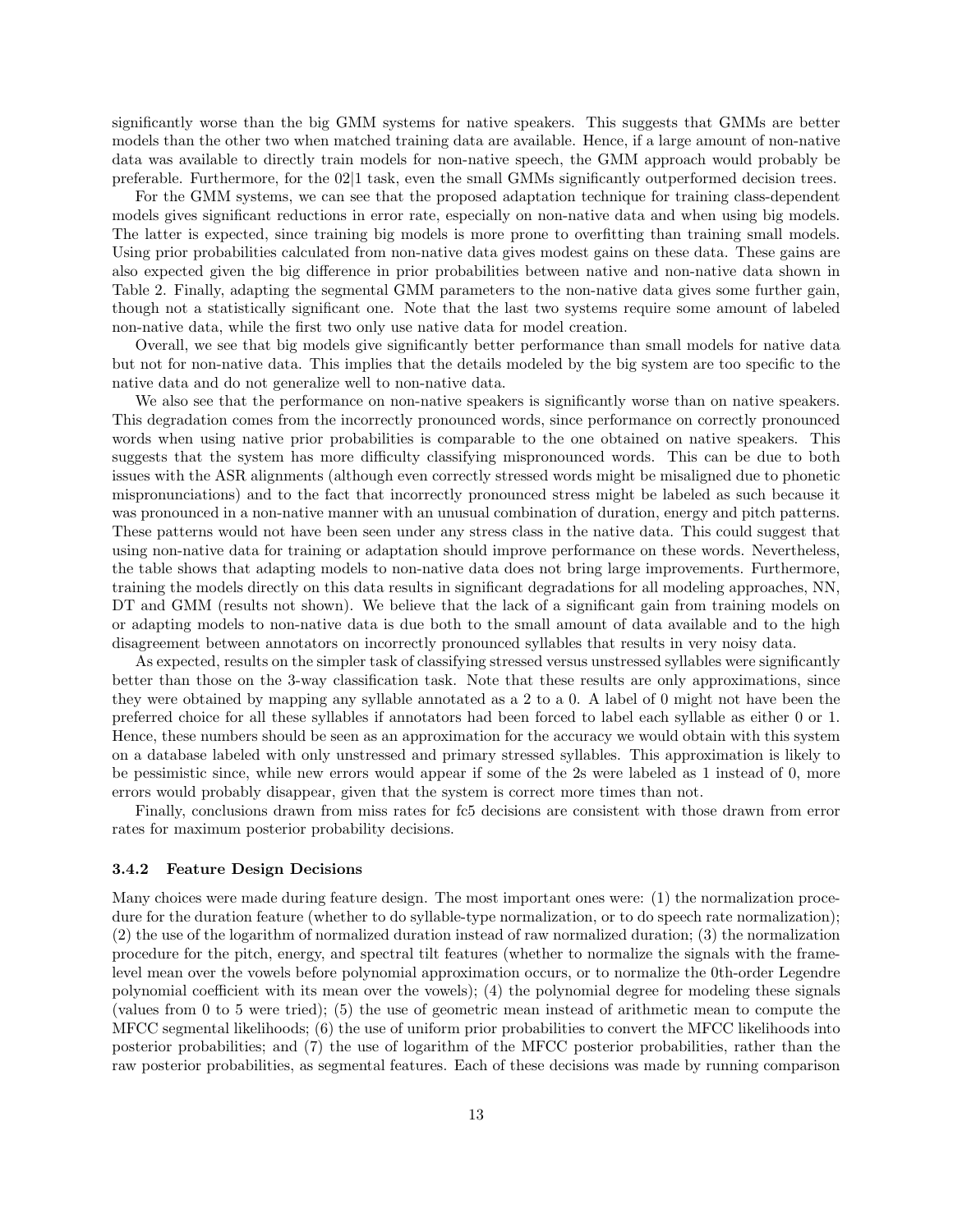| Task  | System              | Setup                       |           | fc5 % $M$ iss |                 |           |           |
|-------|---------------------|-----------------------------|-----------|---------------|-----------------|-----------|-----------|
|       |                     |                             | native    |               | non-native      |           |           |
|       |                     |                             |           | all words     | cor words       | inc words | all words |
|       |                     | native p, no bagging        | 14.1      | 23.6          | 14.2            | 44.4      | 73.3      |
|       | DT                  | native p                    | $13.7***$ | 23.2          | 12.5            | 45.4      | 64.5      |
|       |                     | non-nat p                   |           | $21.0***$     | 16.8            | 38.9      | 52.0      |
|       | NN                  | native p                    | 14.4      | 22.6          | 12.7            | 44.4      | 64.8      |
|       |                     | non-nat p                   |           | $21.0\,$      | $20.1\,$        | 36.7      | 52.4      |
| 0 1 2 |                     | native p, sep trn           | 13.8      | 24.3          | 14.4            | 44.9      | $70.0\,$  |
|       | $\mathop{\rm GMM}$  | native p                    | $13.3***$ | $22.9*$       | 11.8            | 46.4      | 63.7      |
|       | Small               | non-nat p                   |           | $20.3**$      | 18.6            | $35.7\,$  | $52.8\,$  |
|       |                     | non-nat p, adapt to non-nat |           | 20.2          | 19.0            | 35.7      | 52.0      |
|       |                     | native p, sep trn           | $12.5\,$  | 25.7          | 14.4            | 47.6      | 70.7      |
|       | <b>GMM</b>          | native p                    | $11.5***$ | $22.5***$     | 11.6            | 43.6      | $65.9\,$  |
|       | <b>Big</b>          | non-nat p                   |           | 21.3          | 18.6            | 37.9      | $54.2\,$  |
|       |                     | non-nat p, adapt to non-nat |           | $20.3\,$      | 17.9            | 36.4      | 48.4      |
|       | DT                  | native p                    | 11.8      | 16.8          | 10.3            | 28.4      |           |
|       |                     | non-nat p                   |           | $16.6\,$      | $12.9\,$        | $28.9\,$  |           |
| 02 1  | $\mathrm{NN}$       | native p                    | 12.5      | 16.5          | 9.6             | 28.4      |           |
|       |                     | non-nat p                   |           | 15.4          | 13.8            | 25.9      |           |
|       | <b>GMM</b><br>Small | native p                    | $11.3\,$  | $16.2\,$      | $\!\!\!\!\!8.5$ | $29.2\,$  |           |
|       |                     | non-nat p                   |           | $15.0\,$      | 12.5            | 25.7      |           |
|       |                     | non-nat p, adapt to non-nat |           | 14.6          | 12.9            | 24.9      |           |
|       | GMM                 | native p                    | 9.8       | 16.8          | 8.8             | 28.9      |           |
|       | <b>Big</b>          | non-nat p                   |           | $15.0**$      | $10.9\,$        | 26.4      |           |
|       |                     | non-nat p, adapt to non-nat |           | 14.5          | $11.4\,$        | $25.7\,$  |           |

Table 4: Error rate for the maximum posterior probability decisions (maxp) for native and non-native children's data on two tasks:  $0|1|2$  and  $02|1$ . For the non-native data and the  $0|1|2$  task, we also show the miss rate when setting the threshold for a false correction rate of 5% (fc5). We show results on four sets of systems: decision trees (DT), neural networks (NN), and big and small GMMs for MFCC and segmental modeling. For non-natives we show results on the full set of words; on a subset of words that was labeled as correctly pronounced (cor words); and on a subset of words that was labeled as incorrectly pronounced (inc words). The GMM systems are: native p, sep trn, in which native prior probabilities are used for posterior probability computation and class-dependent GMMs are trained independently; native p, in which native prior probabilities are used and class-dependent GMMs are obtained through adaptation to a class-independent model; non-nat p, a system identical to the previous one, but in which non-native prior probabilities are used for posterior probability computation instead of native prior probabilities; and non-nat p, adapt to non-nat, a system identical to the previous one, but in which an additional step of adaptation to non-native data is done on the class-dependent GMMs. For the DT and NN systems, we compare the use of native and non-native prior probabilities. For DT, we also show results without using the bagging approach. The bolded numbers correspond to the best all-word performance for each dataset and each task. For the first two columns we show significance level between the system corresponding to the line and the one in the previous line within the same block. Symbols \*, \*\*, and \*\*\* indicates a p-value smaller than 0.05, 0.01, and 0.001, respectively. An absent symbol indicates a p-value larger than 0.05.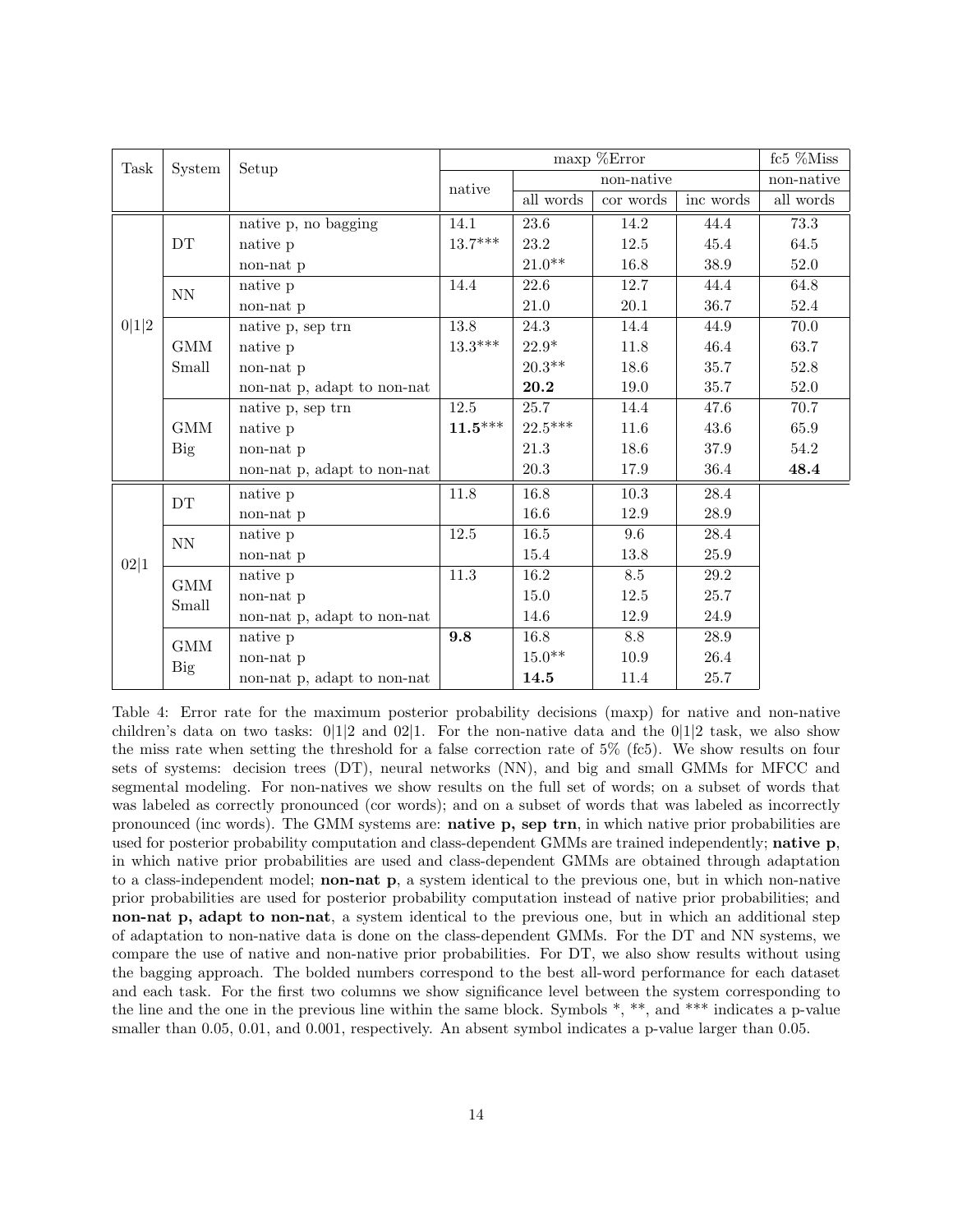results on the native data and, in some cases, on a separate dataset of adult Japanese speakers where some preliminary experiments were run.

Decisions 2, 3, 5, 6, and 7 did not make a significant difference in performance that would warrant a detailed comparison in this paper. The polynomial degree of 1 (decision 4) gives around 5% relative improvement in error rate with respect to using an order of 0. Higher orders do not lead to further gains; they also make the system more complex. The duration normalization procedure (decision 1) also has a significant effect in performance. The absence of any type of normalization increases the error rate on native speakers by around 12% relative to the use of both types of normalization. The use of speech rate normalization without syllable-type normalization increases the error rate by around 7%; conversely, the use of syllable-type normalization without speech rate normalization increases the error rate by around 10%. For the non-native data, a lack of syllable-type normalization results in a 9% degradation, and a lack of speech rate normalization does not result in a significant difference in results. Feature selection results will be shown in Section 3.4.3 to justify the inclusion of all five types of features in the model.

Different procedures were also tried for the integration of spectral and segmental information. The frame-level pitch, energy, and spectral tilt signals and their deltas were appended to the MFCC features and the duration feature was replicated and appended to the resulting vector for all frames in a vowel. The problem with this approach is that unvoiced frames (which happen sometimes even within vowels) have meaningless pitch values. As another alternative, pitch, energy, spectral tilt, and duration segmental features computed as described in Section 2.1 were replicated for all frames in a vowel and appended to MFCCs. In these two options, a single set of frame-level GMMs were trained and used to generate segment-level posterior probabilities as explained in Section 2.1.4. As a final alternative, the 13 static MFCCs were taken as separate signals and modeled using polynomial approximations as for the other frame-level signals. The resulting segment-level coefficients were appended to the other segment-level features and modeled with GMMs. All of these approaches proved to be significantly worse than the approach described in Section 2.

#### 3.4.3 Feature Selection Results

The proposed system uses five types of features based on pitch, energy, spectral tilt, duration and MFCC information. Figure 3 shows results using all possible combinations of feature types. The system setup is kept identical to the one used for the small "native p" system in table 4. The results shown correspond to the error rate for natives and non-natives for the maxp decisions.

For natives, we see that the best result for each value of N is always better than the best result for N-1. This is true even for the 5-feature result (13.26%) which is better than the best 4-feature result (13.58%) at a significance level smaller than 0.001. From this, we can conclude that all five feature types are needed to achieve the best performance. Interestingly, the best N-feature combination always includes the best N-1 feature combination: the single best feature type is MFCC; the best 2-feature combination adds duration to that; the best 3-feature combination adds energy to those two; the best 4-feature combination adds pitch; and, finally, the 5-feature combination adds spectral tilt, still giving a statistically significant gain. Given this, one could order the features in terms of importance for stress classification on native speakers as follows:  $(1)$  MFCCs,  $(2)$  duration,  $(3)$  energy,  $(4)$  pitch, and  $(5)$  spectral tilt.

Feature types can also be ordered based on the performance loss that occurs when that single type is taken out of the combination (that is, looking at the combinations of four feature types). Taking out MFCCs gives the largest loss, followed by duration, energy, pitch and spectral tilt, coinciding exactly with the order obtained by the cumulative nature of the N-feature results.

The order of importance of feature types is slightly different for non-native data. The same cumulative nature of the best N-feature combination is observed for non-natives, except that the best single feature is energy, the best 2-feature combination adds MFCCs to the energy, and the best 3-feature combination adds duration. In this case, pitch and spectral tilt give a non-significant degradation when added. As with the native data, this same order can be obtained by looking at the 4-feature results. Nevertheless, unlike for the native data, only the performance loss when discarding energy and MFCCs are statistically significant, with p-values smaller than 0.005.

We chose to present feature selection results using native prior probabilities because we believe that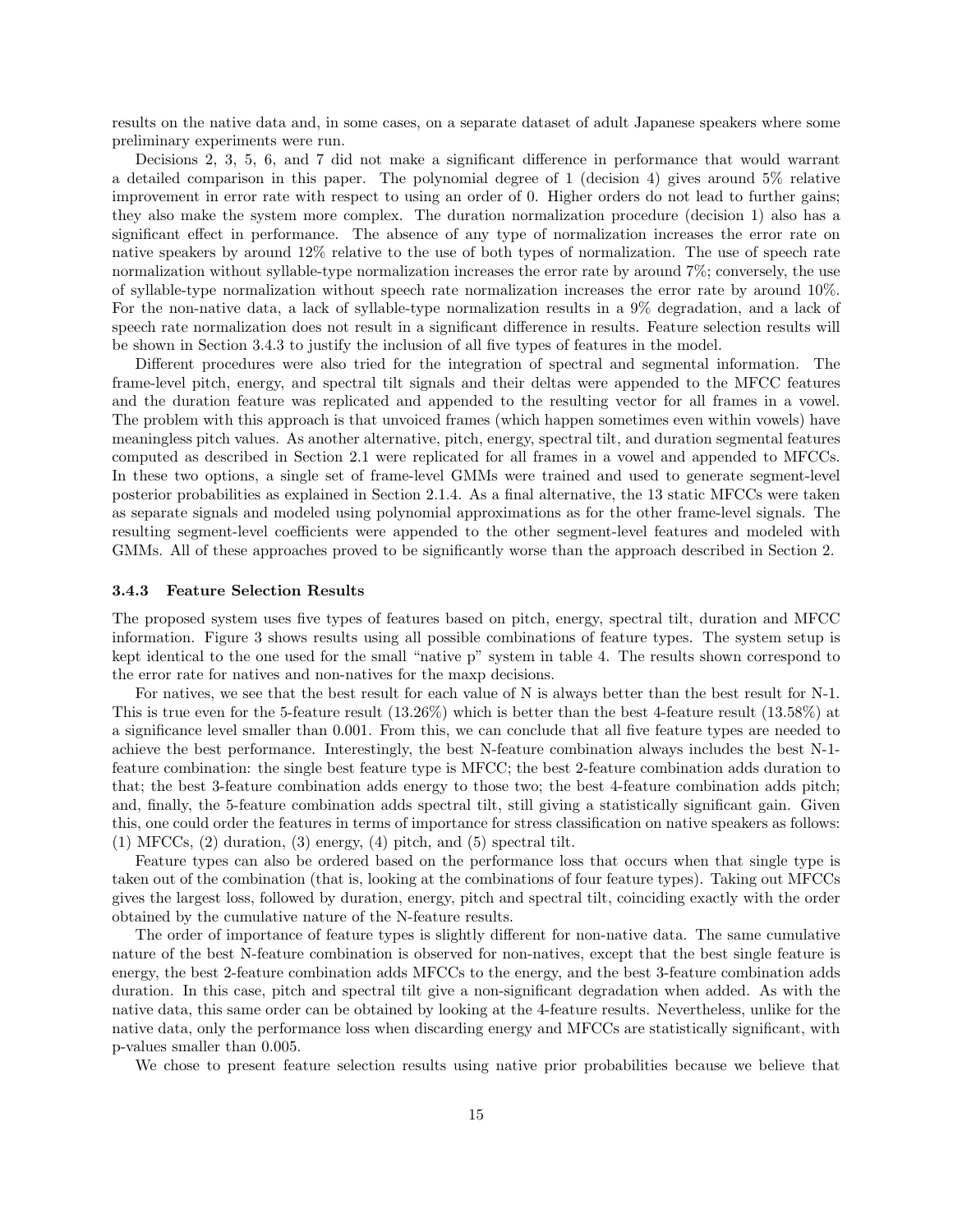this approach gives a more direct assessment of the usefulness of the feature itself. The non-native prior probabilities bias all systems toward detecting more primary stressed syllables, thus washing out differences across feature types. Despite this, using non-native prior probabilities for the non-native data still results in energy being the single best feature, now followed by duration and then MFCCs, with all three of them giving gains over the all-feature result.



Figure 3: Native and non-native error rates for all possible feature combinations. For each N, systems are sorted based on their native performance. The two vertical lines indicates the all-feature performance for natives and non-natives.

#### 3.4.4 Controlling False Correction Rate

As described in Section 2.3 we propose an approach for decision making that allows us to control the amount of false corrections made to the user. While we show fc5 results in Section 3.4.1, in this section we give a more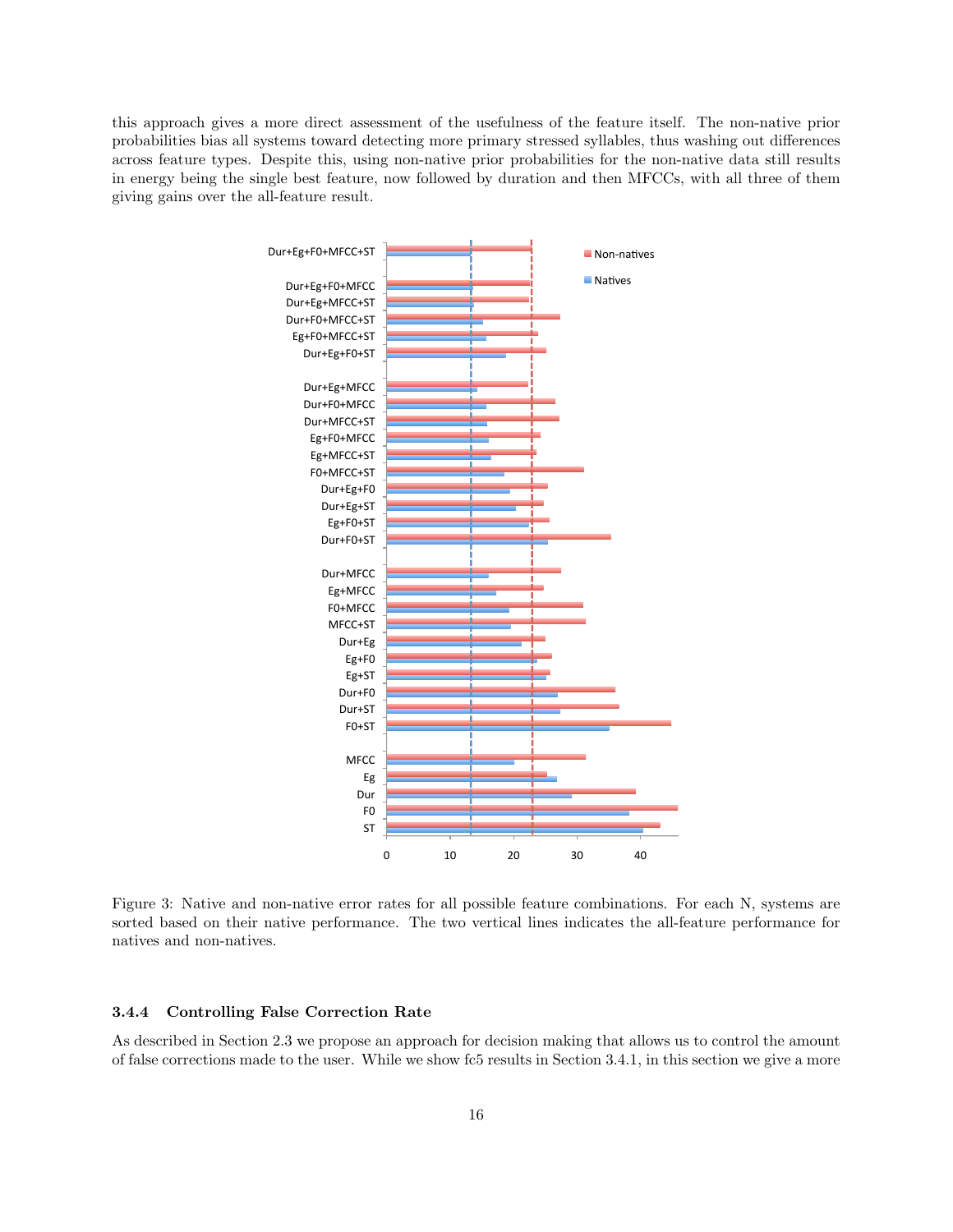| Decision Algorithm | all words  |         |           | corr words |         |           | inc words  |         |           |
|--------------------|------------|---------|-----------|------------|---------|-----------|------------|---------|-----------|
|                    | $\%$ error | $\%$ fc | $\%$ miss | %error     | $\%$ fc | $\%$ miss | $\%$ error | $%$ fc  | $\%$ miss |
| maxp               | 20.3       | 11 Q    | 28.6      | 17.9       | 17.9    | $0.0\,$   | 36.4       |         | 31.7      |
| fc5                | 17.7       | 5.1     | 48.3      | 7.9        | 7.9     | $0.0\,$   | 41.4       | $3.5\,$ | $53.0\,$  |

Table 5: Error rate, false correction rate and miss rate for non-native children's data on task 0|1|2 using the big "non-nat p, adapt to non-nat" system from table 4. We show results on the full set of words (all words); on a subset of words that was labeled as correctly pronounced (cor words); and on a subset of words that was labeled as incorrectly pronounced (inc words). We compare two algorithms for decision making: maximum posterior probability and the proposed algorithm, fc5. In the case of correct words, the error rate coincides with the false correction rate and the miss rate is 0, since there are no errors that can be missed.

detailed comparison of the results obtained with the maxp approach and the fc5 approach. Table 5 compares error rates, false correction rates and miss rates for the maximum posterior probability decisions and the decisions based on the proposed algorithm, with the aim of achieving no more than 5% false correction. Results correspond to the big "non-nat p, adapt to non-nat" system from Table 4. The threshold for the fc5 decisions was determined on the full non-native data, as in Section 3.4.1. Native results are not shown here because false correction and misses are only meaningful when pronunciation errors are made.

Giving the canonical stress label the benefit of the doubt results in the correct labeling of more of the correctly pronounced syllables. This is clearly shown in the results for the correct words, which see a decrease in error rate of 56%. On the other hand, incorrectly pronounced words see an increase in error rate, though a rather small one. While the fc5 algorithm achieves the desired goal of controlling the false correction rate, it also results in a much larger rate of misses than the maximum posterior probability algorithm: around half of the incorrect syllables (48.3%) go unnoticed by the system, compared to less than one third (28.6%) for the maximum posterior probability algorithm. Nevertheless, we believe this type of error is of much less importance than the false correction error, and we prefer to work at this operating point.

Interestingly, we see that the proposed algorithm, besides keeping the false correction rate at the desired 5% value, also decreases the overall error rate around 13% relative. That is, the proposed algorithm helps approximate the decisions made by the annotators better than the standard algorithm. This simply reflects the fact that 78% of the syllables are labeled as correctly pronounced (all the syllables in the correctly pronounced words and around half of the syllables in the incorrectly pronounced words are correctly pronounced) and these are the samples for which the proposed algorithm is designed to work better than the maximum posterior probability algorithm.

#### 3.4.5 Analysis on Syllables with Annotator Disagreement

As mentioned in Section 3.1 the full set of non-native data contains 1776 syllables, out of which only 1240 were given the same label by all three annotators. All results above are presented on this agreement set. The remaining 536 syllables can be considered grey-area cases: syllables which are hard to label consistently because they contain some combination of characteristics that confuse the annotators. We would like to know how our system performs on those syllables.

To this end, we ran our best system without adaptation ("GMM big, non-nat p") on all syllables for which at least two annotators agreed on the same label. This set contains 1727 syllables. We reran the system using the non-native priors computed on this set (using a 10-fold cross-validation procedure as described in Section 3.4.1). This change in priors did not change the performance on the agreement set, where all three annotators agreed, indicating that the system is robust to small changes in the priors.

On the remaining 487 syllables for which exactly two annotators agreed on the same label, we find that the system's accuracy with the fc5 decisions is greatly degraded, reaching a 55% error rate (compared to 18.5% on the agreement set). Of those 55% samples that are not labeled with the stress level given by the majority of annotators, 42% are labeled with the stress level given by the annotator that disagreed with the other two. Finally, from the remaining mislabeled 58% of the 55%, 90% are labeled with the canonical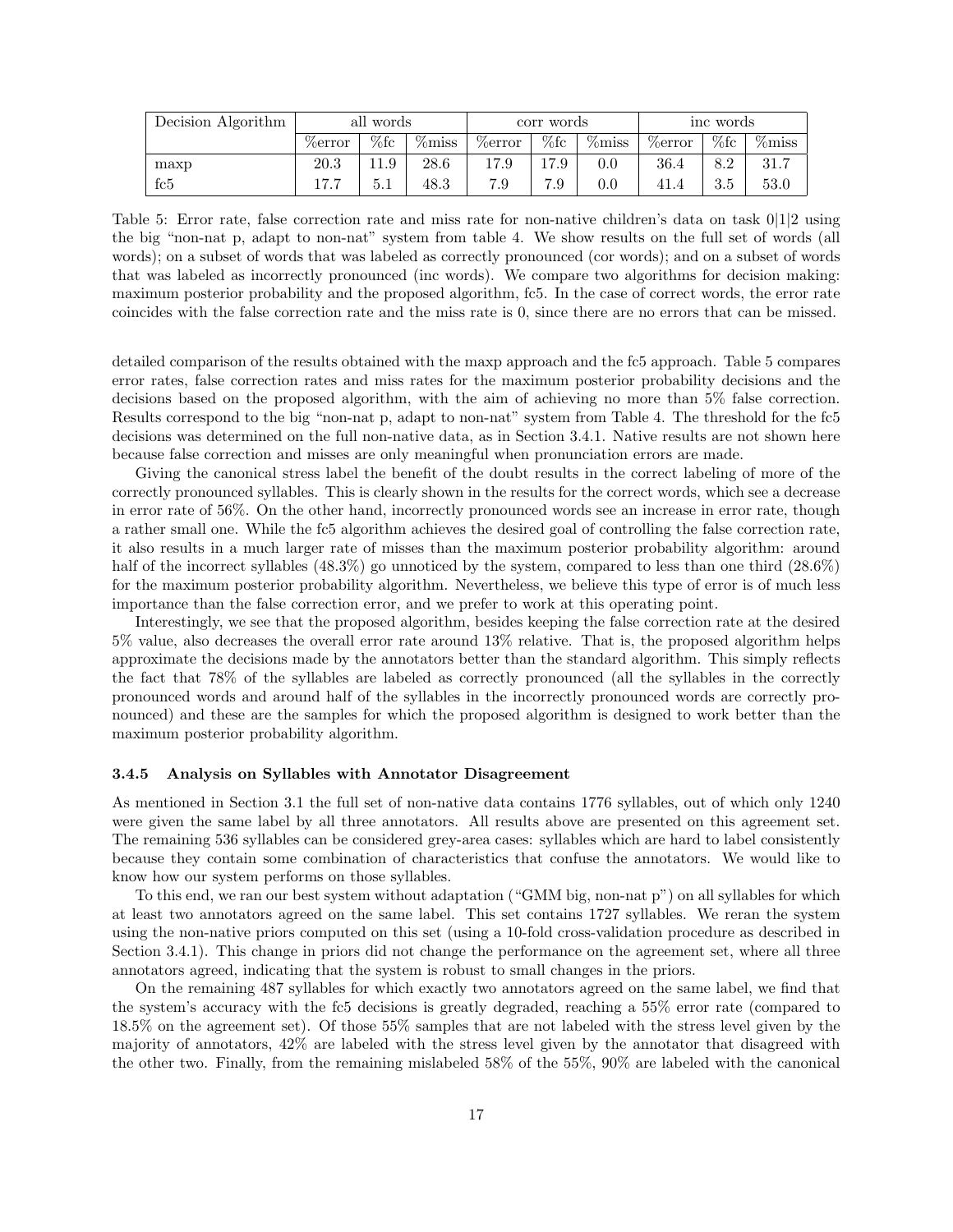stress.

In summary, only 3% of the samples for which exactly two annotators agreed on the same label are labeled with a stress level that was not chosen by one of the annotators and is not the canonical stress level for that syllable. We believe this indicates that, whatever the system is doing for these ambiguous syllables will not be bothersome to the user, since, if a mistake is pointed out, it is likely to be one (at least according to some annotator) and, otherwise, the user is given the benefit of the doubt.

#### 3.4.6 Agreement with Individual Annotators on Non-Native Data

We computed the error rate of the system's output using the labels from each individual annotator on the full set of labeled data (as opposed to the set in which the three agree) as a measure of the disagreement between an automatic annotator (the system) and a human annotator. The error rate of the big "non-nat p" system (with prior probabilities computed on the agreement set) using fc5 decisions on the 0|1|2 task ranges from 30.2% to 33.22% for the different annotators. Comparing the numbers in Table 1, we see that the system is still not at the level of human performance. We believe this is very likely due in the most part to the error-prone alignments provided by the ASR system. While automatic alignments are always error-prone, this is especially true for non-native speech in our system, since it was trained with more native than non-native data. Deshmukh and Verma [2009] showed a significant effect of ASR quality in their stress classification system, going from 79% accuracy to 89.9% when using an improved ASR system. In agreement with these results, a careful review of our system's output by a highly trained phonetician indicated that a large proportion of the errors made by the system occurred in syllables in which automatic alignments were significantly off. This suggests that a key focus for improving stress classification performance should be the improvement of ASR performance.

### 3.4.7 Comparison of Results with Previous Work

Deshmukh and Verma [2009] show 81.9% to 90.9% accuracy on their per-syllable experiments on Indian speakers of English when using different modeling methods. The best performing system uses nucleusdependent modeling. Their results are computed only on words that were labeled as correctly pronounced, since they only label at the word level for correctness; transferal of labels to the syllables can be done only for correctly pronounced words. Words are considered correctly pronounced when their three annotators agreed on it. These results can then only be compared to the "corr words" column in Table 4 for the 02|1 task, since they do not label secondary stress. We see that our system performs similarly to their best configuration with an accuracy of 91.5% (8.5% error rate) when native prior probabilities are used. A significant improvement to the system presented by Deshmukh and Verma [2009] is shown by Doddala et al. [2011] where information about phonetic context as well as the nucleus identity is included in their models, reaching accuracies of around 96% on bilingual Spanish/English children including only correctly stressed words. As mentioned above, our experiments showed no gains from doing nucleus-dependent modeling or normalization. We believe this is due to the high rate of phonetic mispronunciations present in our database, even when stress is pronounced correctly.

Tepperman and Narayanan [2005] show accuracies between 82.6% and 85.6% at the syllable level for Italian and German learners of English. Their labels enforce a single primary stress per word and no secondary stress. Results for this simplified task can be compared to our results on non-native speakers for the 02|1 task in Table 4, corresponding to 85.5% accuracy (14.5% error rate), except for the fact that their alignments are not automatic but manual, which should result in a significant advantage.

Li et al. [2013] present, to our knowledge, the only stress classification system that attempts to detect three levels of stress (primary and secondary stressed, and unstressed). They use deep belief networks trained on prosodic features from a large amount of matched non-native data. Their system reaches an accuracy of 80% on the three-way classification task, a performance comparable to ours for this same task, except that they only test on 3-syllable words while we test mostly on 2-syllable words.

The only other work we have found that uses native English data to train models that are then applied to non-native English data is presented by Chen and Wang [2010]. They show a large degradation in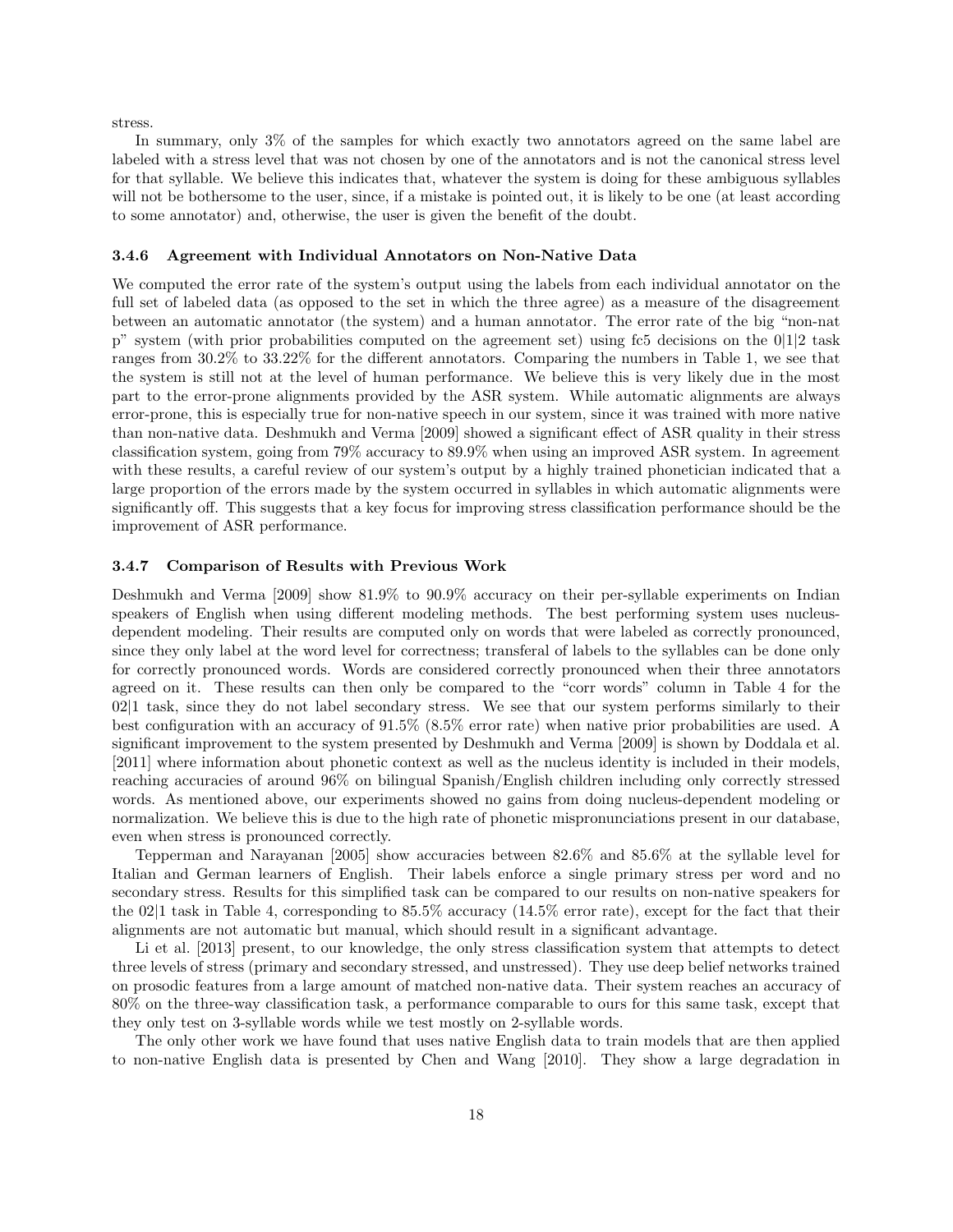performance of around 12% absolute, when testing on non-native data from Chinese learners of English compared to testing on native English data, with a word-level accuracy on non-natives of around 77%. Since decisions are made at the word-level, these results are not comparable to ours. Nevertheless, for 2-syllable words, the word-level accuracy should coincide with the syllable-level accuracy if a single stressed syllable is enforced as is the case in their work. Their reported result for 2-syllable words on non-native data is 80%. This result can be compared to our non-native results for the 02|1 task in Table 4 which is significantly better (85.5% accuracy).

# 4 Conclusions

We propose a system for lexical stress classification at the syllable level that uses both prosodic (pitch, energy and duration) and spectral (tilt and MFCC) features. Pitch, energy and spectral tilt features are first extracted at the frame level and converted to syllable-level features using Legendre polynomial approximations. MFCCs, also extracted at the frame level, are converted to syllable-level features by computing log-posterior probabilities, given a set of class-dependent GMMs. All syllable-level features are concatenated into a single vector and modeled using one GMM for each stress class.

We test the proposed system and compare different setups on a database of L1-Japanese children and a database of L1-English children. In both cases the children read English phrases. Our algorithm results in an error rate of around 11% on L1-English data and around 20% on L1-Japanese data. We show that all features, both spectral and prosodic, are necessary for the achievement of optimal performance on the L1-English data, with the MFCC log-posterior probability features being the single best set of features, followed by duration, energy, pitch and finally, spectral tilt features. For L1-Japanese speakers, energy, MFCC log-posterior probabilities and duration are the most important features.

Given our review of results in the literature and the fact that our proposed method outperforms the more standard decision tree and neural network modeling approaches, we believe our system is competitive in terms of performance. Furthermore, it provides more detailed information than most systems in the literature, allowing for multiple stressed syllables in a word and giving syllable-level feedback with three levels of stress. Finally, one of our proposed systems, the one we call "native p", does not require labeled data from speakers with the same L1 as the test data. This makes it cheap to train (requiring only L1-English data for which labels can be automatically derived) and portable to any population of English learners. We have shown that this system performs only around 10% worse in terms of error rate relative to a system that takes advantage of matched non-native L1-Japanese data for prior probability computation and model adaptation.

Finally, since the system was developed as a pedagogical tool for language learners, we propose a new method for decision-making based on posterior probabilities of stress classes that allows developers to adjust the system's operating point to a certain maximum level of false corrections. We believe this kind of error is the most bothersome to a learner and should be minimized, even at the cost of increased missed corrections. This approach is not only able to control the false correction rate but also results in a reduction in overall error rate of around 13% relative to using the maximum posterior probability decisions that are standard in the literature.

# 5 Acknowledgment

This work was funded by SRI International. We wish to thank the phoneticians, Alan Mishler, Rebecca Hanson and Timothy Arbisi-Kelm for their hard work in labeling the Japanese children's data.

# References

S. Ananthakrishnan and S. Narayanan. An automatic prosody recognizer using a coupled multi-stream acoustic model and a syntactic-prosodic language model. In Proc. ICASSP, Philadelphia, March 2005.